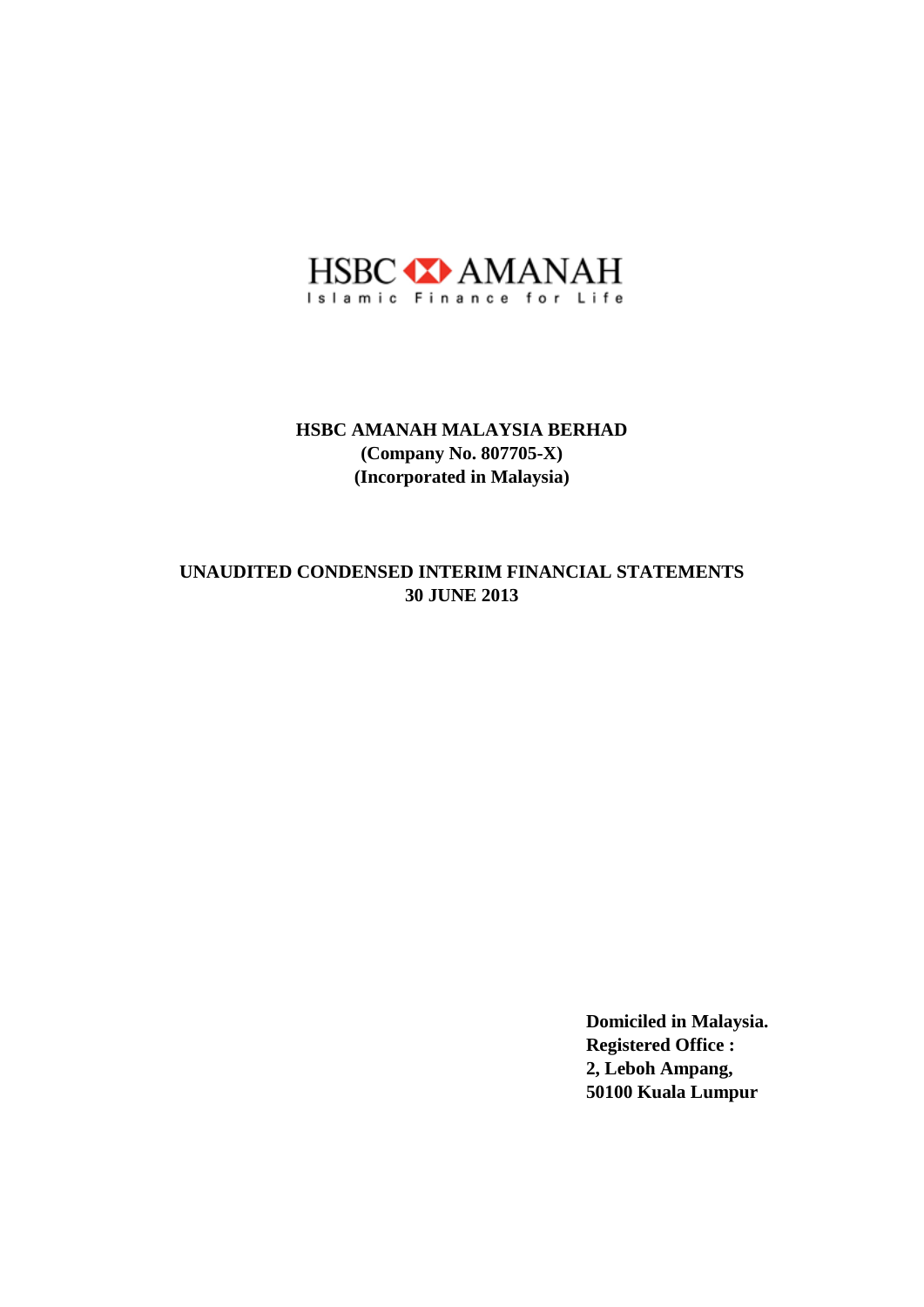### **MANAGEMENT'S CERTIFICATION**

I hereby certify that the attached unaudited condensed interim financial statements for the financial period ended 30 June 2013 have been prepared from the Bank's accounting and other records and that they are in accordance with the requirements of MFRS 134: Interim Financial Reporting issued by the Malaysian Accounting Standards Board ("MASB") and the revised Guidelines on Financial Reporting for Islamic Banking Institutions issued by Bank Negara Malaysia in 2013.

SAW SAY PIN Chief Financial Officer

Date : 24 July 2013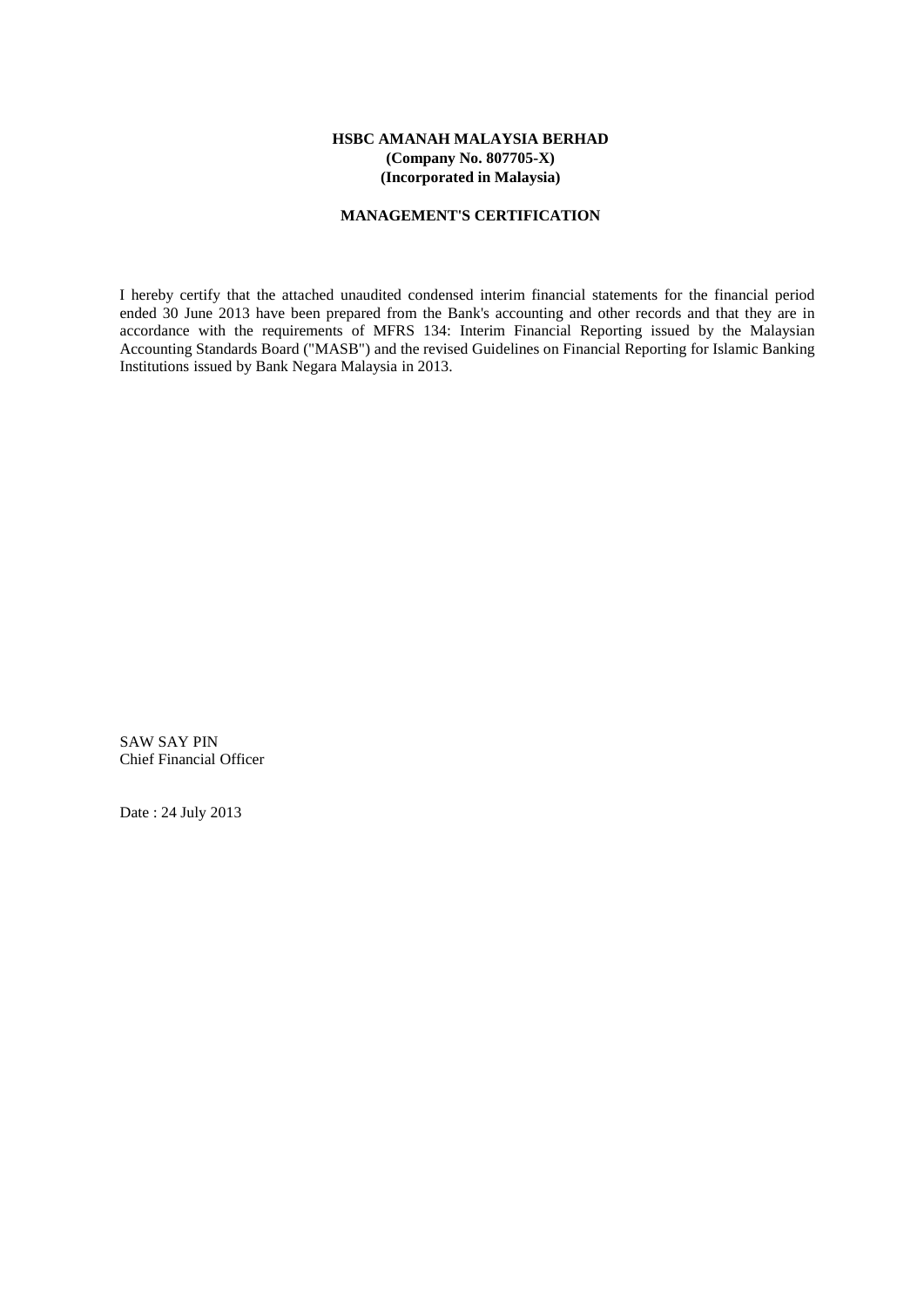# **UNAUDITED CONDENSED STATEMENT OF FINANCIAL POSITION AT 30 JUNE 2013**

|                                                |             | 30 Jun 2013   | 31 Dec 2012   |
|------------------------------------------------|-------------|---------------|---------------|
|                                                | <b>Note</b> | <b>RM'000</b> | <b>RM'000</b> |
|                                                |             |               | Restated      |
| <b>Assets</b>                                  |             |               |               |
| Cash and short-term funds                      | 10          | 3,065,511     | 1,650,386     |
| <b>Financial Assets Held-for-Trading</b>       | 11          | 113,732       | 182,509       |
| Financial Investments Available-for-Sale       | 12          | 1,199,979     | 1,265,283     |
| Financing and advances                         | 13          | 8,580,752     | 8,483,879     |
| Other assets                                   | 15          | 398,216       | 151,220       |
| Statutory deposits with Bank Negara Malaysia   | 16          | 336,062       | 343,561       |
| Equipment                                      |             | 27,688        | 27,839        |
| Intangible assets                              |             | 20            | 29            |
| Deferred tax assets                            |             | 40,573        | 41,473        |
| Tax recoverable                                |             | 62            |               |
| Total assets                                   |             | 13,762,595    | 12,146,179    |
|                                                |             |               |               |
| <b>Liabilities</b>                             |             |               |               |
| Deposits from customers                        | 17          | 10,038,782    | 8,639,809     |
| Deposits and placements from banks             |             |               |               |
| and other financial institutions               | 18          | 1,828,032     | 1,763,316     |
| Bills and acceptances payable                  |             | 11,604        | 15,426        |
| Other liabilities                              | 19          | 285,680       | 184,541       |
| Provision for taxation                         |             |               | 3,307         |
| Multi-Currency Sukuk Programme                 | 20          | 500,000       | 500,000       |
| <b>Total liabilities</b>                       |             | 12,664,098    | 11,106,399    |
| <b>Equity</b>                                  |             |               |               |
| Share capital                                  |             | 50,000        | 50,000        |
| Reserves                                       |             | 1,048,497     | 989,780       |
|                                                |             |               |               |
| Total equity attributable to owner of the Bank |             | 1,098,497     | 1,039,780     |
| Total liabilities and equity                   |             | 13,762,595    | 12,146,179    |
| <b>Commitments and Contingencies</b>           | 29          | 9,325,508     | 7,668,612     |

*The unaudited condensed interim financial statements should be read in conjuncion with the audited financial statements of the Bank for the financial year ended 31 December 2012 and the accompanying explanatory notes on pages 5 to 24 attached to the unaudited condensed interim financial statements.*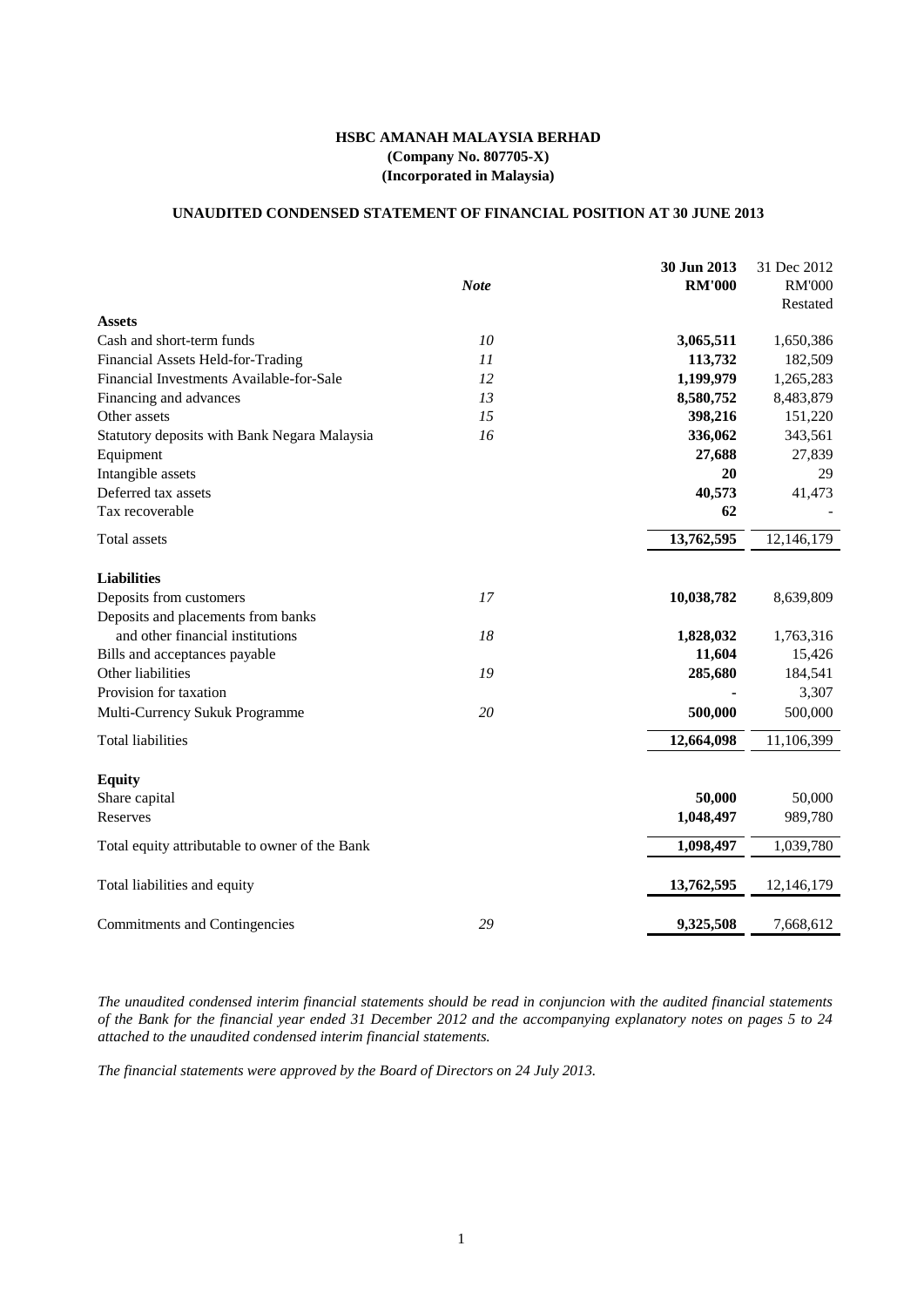2

|                                                              |             | <b>Second Quarter</b> |               | <b>Half Year To</b> |               |
|--------------------------------------------------------------|-------------|-----------------------|---------------|---------------------|---------------|
|                                                              |             | 30 Jun 2013           | 30 Jun 2012   | 30 Jun 2013         | 30 Jun 2012   |
|                                                              | <b>Note</b> | <b>RM'000</b>         | <b>RM'000</b> | <b>RM'000</b>       | <b>RM'000</b> |
|                                                              |             |                       | Restated      |                     | Restated      |
| Income derived from investment of                            |             |                       |               |                     |               |
| depositors' funds and others                                 | 21          | 144,039               | 147,530       | 290,265             | 305,355       |
| Income derived from investment of                            |             |                       |               |                     |               |
| shareholder's funds                                          | 22          | 33,660                | 32,550        | 66,992              | 59,179        |
| Impairment losses on financing                               | 23          | (14, 546)             | (30,509)      | (46, 648)           | (69, 314)     |
| Total distributable income                                   |             | 163,153               | 149,571       | 310,609             | 295,220       |
| Income attributable to depositors                            | 24          | (61, 651)             | (58, 929)     | (121, 732)          | (119, 826)    |
| Total net income                                             |             | 101,502               | 90,642        | 188,877             | 175,394       |
| Personnel expenses                                           | 25          | (10, 382)             | (9,642)       | (18, 444)           | (19, 124)     |
| Other overheads and expenditures                             | 26          | (45, 972)             | (46,221)      | (89, 514)           | (84,204)      |
| Profit before taxation                                       |             | 45,148                | 34,779        | 80,919              | 72,066        |
| Income tax expense                                           |             | (10, 429)             | (5,563)       | (19,318)            | (14,956)      |
| Profit for the period                                        |             | 34,719                | 29,216        | 61,601              | 57,110        |
| Other comprehensive income<br>Fair value reserve             |             |                       |               |                     |               |
| Change in fair value<br>Income tax relating to components of |             | (5,147)               | 824           | (3,814)             | 485           |
| other comprehensive income                                   |             | 1,287                 | (206)         | 954                 | (121)         |
| Other comprehensive income for the                           |             |                       |               |                     |               |
| period, net of income tax                                    |             | (3,860)               | 618           | (2,860)             | 364           |
| Total comprehensive income for the period                    |             | 30,859                | 29,834        | 58,741              | 57,474        |

| Basic earnings per RM0.50 ordinary share     | 34.7 sen | 29.2 sen | <b>61.6 sen</b> | 57.1 sen |
|----------------------------------------------|----------|----------|-----------------|----------|
| to the owner of the Bank                     | 30,859   | 29.834   | 58,741          | 57.474   |
| Total comprehensive income attributable      |          |          |                 |          |
| Profit attributable to the owner of the Bank | 34,719   | 29.216   | 61.601          | 57,110   |

# **AND OTHER COMPREHENSIVE INCOME FOR THE FINANCIAL PERIOD ENDED 30 JUNE 2013 UNAUDITED CONDENSED STATEMENT OF PROFIT OR LOSS**

# **HSBC AMANAH MALAYSIA BERHAD (Company No. 807705-X) (Incorporated in Malaysia)**

*The unaudited condensed interim financial statements should be read in conjuncion with the audited financial statements of the Bank for the financial year ended 31 December 2012 and the accompanying explanatory notes on pages 5 to 24 attached to the unaudited condensed interim financial statements.*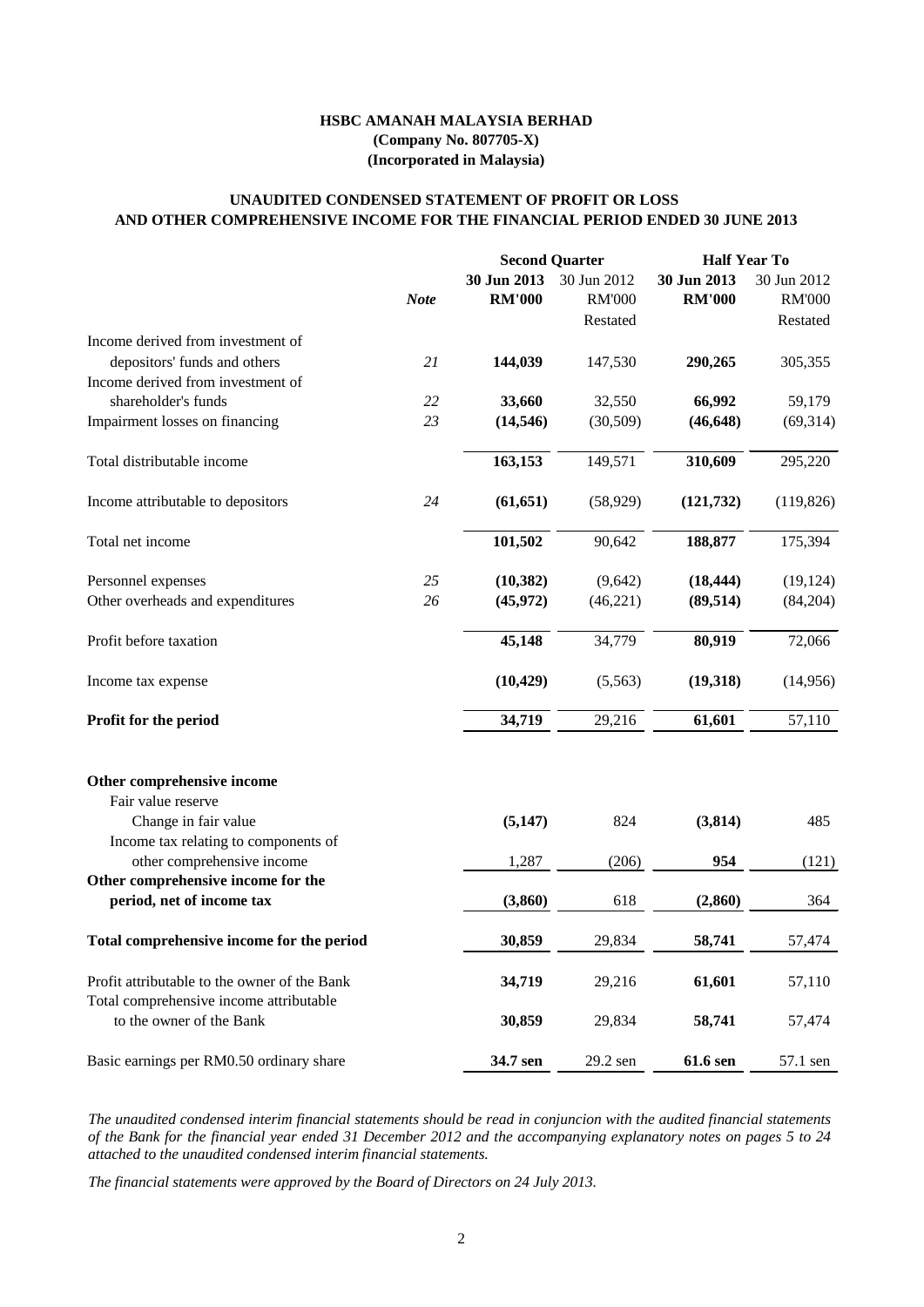# **UNAUDITED CONDENSED STATEMENT OF CHANGES IN EQUITY FOR THE FINANCIAL PERIOD ENDED 30 JUNE 2013**

|                                                                                         |               |               | Non-distributable |               |               |                          | Distributable            |               |
|-----------------------------------------------------------------------------------------|---------------|---------------|-------------------|---------------|---------------|--------------------------|--------------------------|---------------|
|                                                                                         |               |               |                   | Available-    | Capital       | Profit                   |                          |               |
|                                                                                         | <b>Share</b>  | <b>Share</b>  | Statutory         | for-sale      | contribution  | equalisation             | Retained                 | Total         |
|                                                                                         | capital       | premium       | reserve           | reserve       | reserve       | reserve                  | profits                  |               |
|                                                                                         | <b>RM'000</b> | <b>RM'000</b> | <b>RM'000</b>     | <b>RM'000</b> | <b>RM'000</b> | <b>RM'000</b>            | <b>RM'000</b>            | <b>RM'000</b> |
| 2012                                                                                    |               |               |                   |               |               |                          |                          |               |
| <b>Balance at 1 January</b>                                                             | 50,000        | 610,000       | 50,000            | 148           | 695           |                          | 190,825                  | 901,668       |
| Total comprehensive income for the period                                               |               |               |                   |               |               |                          |                          |               |
| Profit for the period                                                                   |               |               |                   |               |               |                          | 57,110                   | 57,110        |
| Other comprehensive income, net of income tax                                           |               |               |                   |               |               |                          |                          |               |
| Fair value reserve:                                                                     |               |               |                   |               |               |                          |                          |               |
| Net change in fair value                                                                |               |               |                   | 364           |               |                          | $\overline{\phantom{a}}$ | 364           |
| Total other comprehensive income                                                        |               |               |                   | 364           | $\sim$        | $\overline{\phantom{a}}$ |                          | 364           |
| Total comprehensive income for the period                                               |               |               |                   | 364           |               |                          | 57,110                   | 57,474        |
| Transactions with the owner (the ultimate holding company), recorded directly in equity |               |               |                   |               |               |                          |                          |               |
| Share based payment transactions                                                        |               |               |                   |               | 288           |                          |                          | 288           |
| Other transactions, recorded directly in equity                                         |               |               |                   |               |               |                          |                          |               |
| Reclassification of profit equalisation reserve to equity                               |               |               |                   |               |               | 5,360                    |                          | 5,360         |
| Balance at 30 June                                                                      | 50,000        | 610,000       | 50,000            | 512           | 983           | 5,360                    | 247,935                  | 964,790       |
| 2013                                                                                    |               |               |                   |               |               |                          |                          |               |
| <b>Balance at 1 January</b>                                                             | 50,000        | 610,000       | 50,000            | 534           | 1,161         |                          | 328,085                  | 1,039,780     |
| Total comprehensive income for the period                                               |               |               |                   |               |               |                          |                          |               |
| Profit for the period                                                                   |               |               |                   |               |               |                          | 61,601                   | 61,601        |
| Other comprehensive income, net of income tax                                           |               |               |                   |               |               |                          |                          |               |
| Fair value reserve:                                                                     |               |               |                   |               |               |                          |                          |               |
| Net change in fair value                                                                |               |               |                   | (2, 860)      |               |                          |                          | (2,860)       |
| Total other comprehensive income                                                        | $\sim$        | $\sim$        | $\blacksquare$    | (2, 860)      | $\sim$        | $\blacksquare$           | $\blacksquare$           | (2, 860)      |
| Total comprehensive income for the period                                               |               |               |                   | (2, 860)      |               |                          | 61,601                   | 58,741        |
| Transactions with the owner (the ultimate holding company), recorded directly in equity |               |               |                   |               |               |                          |                          |               |
| Share based payment transactions                                                        |               |               |                   |               | (15)          |                          | (9)                      | (24)          |
| Balance at 30 June                                                                      | 50,000        | 610,000       | 50,000            | (2,326)       | 1,146         |                          | 389,677                  | 1,098,497     |

The unaudited condensed interim financial statements should be read in conjuncion with the audited financial statements of the Bank for the financial year ended 31 December 2012 and the accompanying *explanatory notes on pages 5 to 24 attached to the unaudited condensed interim financial statements.*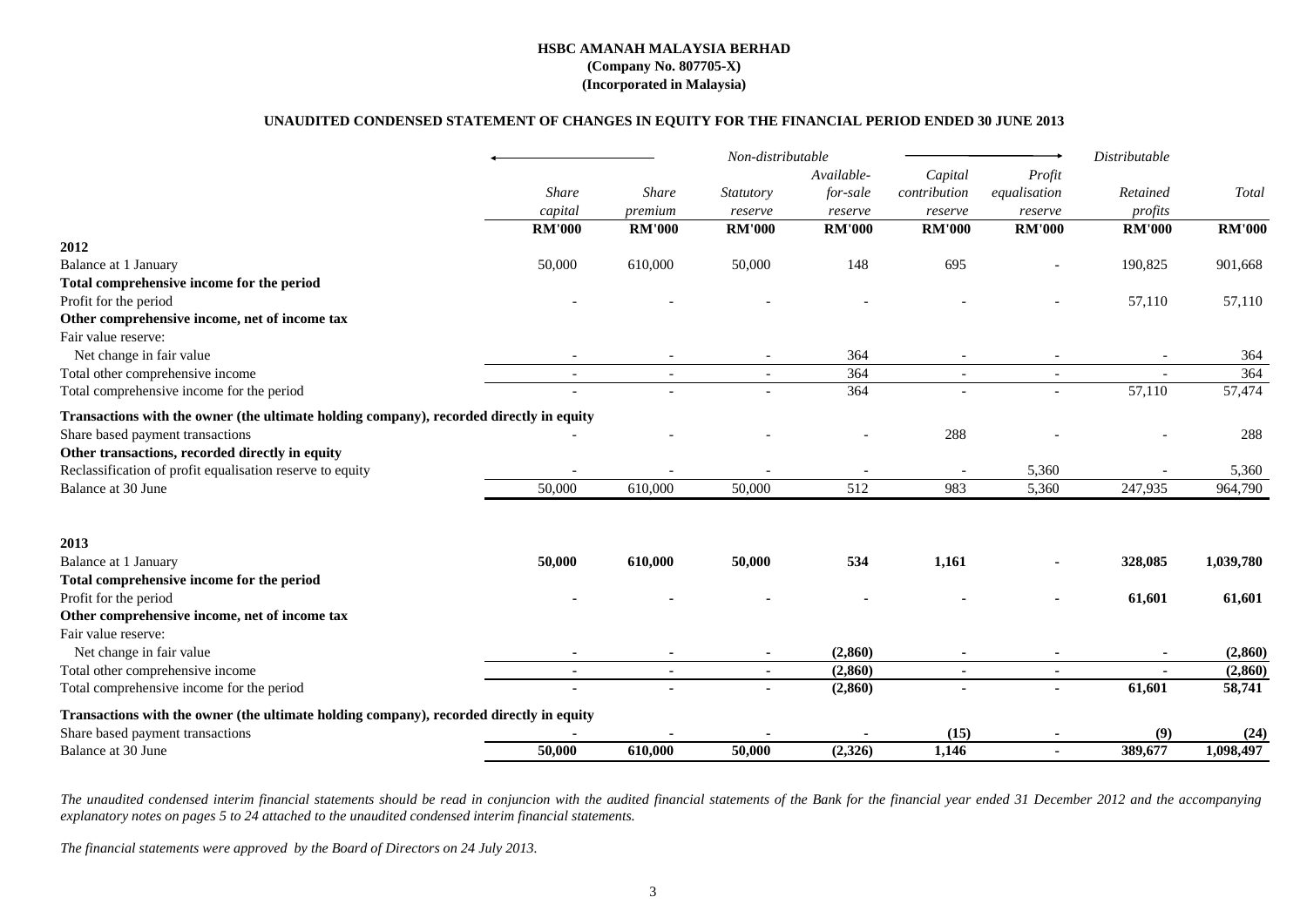# **FOR THE FINANCIAL PERIOD ENDED 30 JUNE 2013 UNAUDITED CONDENSED STATEMENTS OF CASH FLOW**

|                                                        | 30 Jun 2013   | 30 Jun 2012   |
|--------------------------------------------------------|---------------|---------------|
|                                                        | <b>RM'000</b> | <b>RM'000</b> |
| Profit before income tax expense                       | 80,919        | 72,066        |
| Adjustments for non-operating and non-cash items       | 5,270         | 4,480         |
| Operating profit before working capital changes        | 86,189        | 76,546        |
| Changes in working capital:                            |               |               |
| Net changes in operating assets                        | (267, 602)    | (1,163,439)   |
| Net changes in operating liabilities                   | 1,561,006     | 2,232,385     |
| Income tax paid                                        | (20, 833)     | (13,000)      |
| Net cash generated from operations                     | 1,358,760     | 1,132,492     |
| Net cash generated from/(used in) investing activities | 56,365        | (253,960)     |
|                                                        | 56,365        | (253,960)     |
| Net changes in cash and cash equivalents               | 1,415,125     | 878,532       |
| Cash and cash equivalents at beginning of the period   | 1,650,386     | 1,536,792     |
| Cash and cash equivalents at end of the period         | 3,065,511     | 2,415,324     |
| Analysis of cash and cash equivalents                  |               |               |
| Cash and short-term funds                              | 3,065,511     | 2,415,324     |

*The unaudited condensed interim financial statements should be read in conjuncion with the audited financial statements of the Bank for the financial year ended 31 December 2012 and the accompanying explanatory notes on pages 5 to 24 attached to the unaudited condensed interim financial statements.*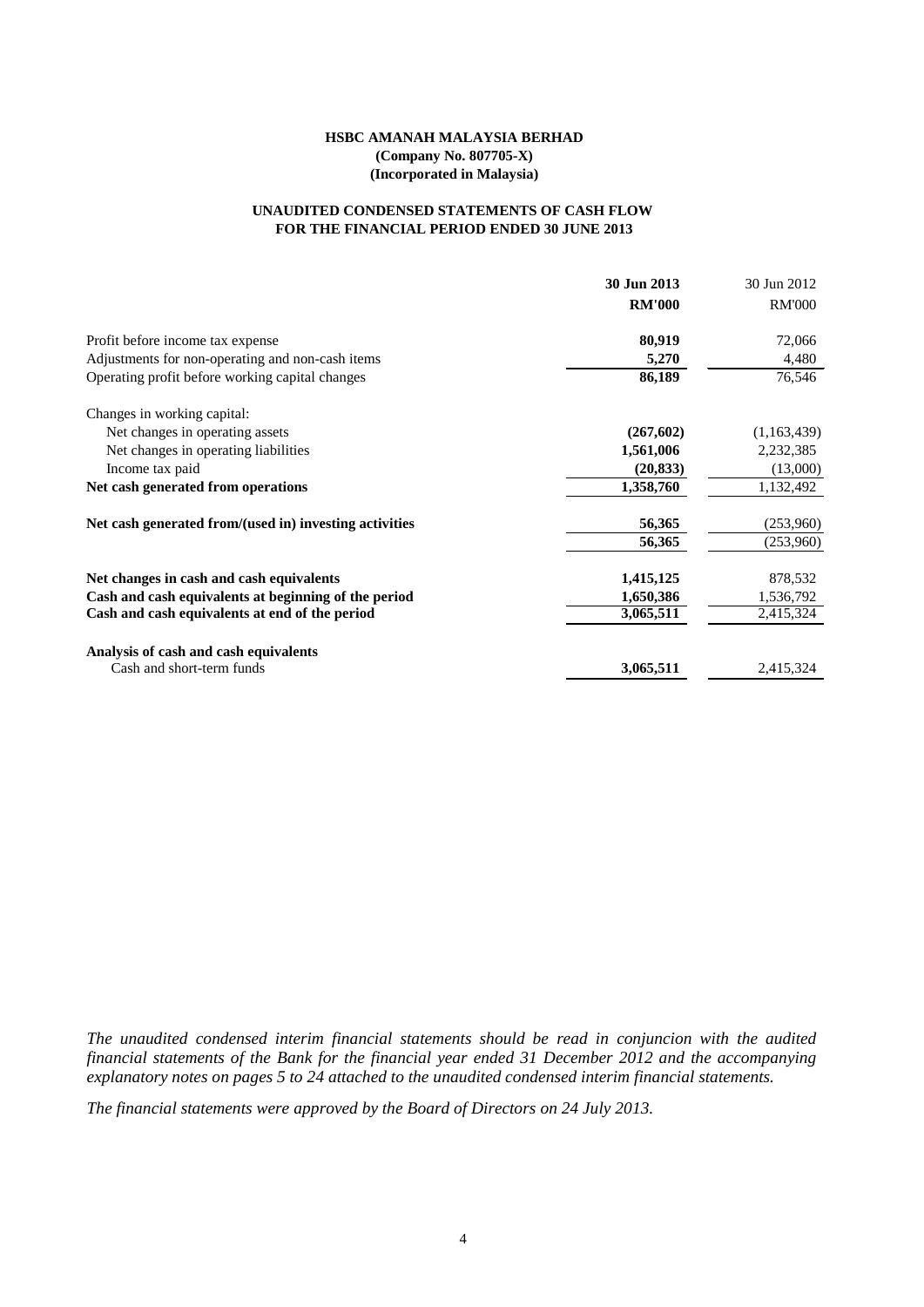#### **Explanatory notes to the Unaudited Condensed Interim Financial Statements at 30 June 2013**

#### **1 General Information**

HSBC Amanah Malaysia Berhad ('the Bank') incorporated on 26 February 2008, is a licensed Islamic Bank under the Islamic Financial Services Act, 2013 (formerly known as Islamic Banking Act, 1983). The registered office of the Bank is at No. 2, Leboh Ampang, 50100 Kuala Lumpur.

The principal activities of the Bank are Islamic banking and related financial services. There were no significant changes in these activities during the financial period.

#### **2 Basis of Preparation**

The unaudited condensed interim financial statements for the financial period ended 30 June 2013 have been prepared under the historical cost convention except for the following assets and liabilities which are stated at fair values: financial assets held-for-trading, financial investments available-for-sale and derivative financial instruments.

The unaudited condensed interim financial statements for the financial period ended 30 June 2013 have been prepared in accordance with the requirements of Malaysian Financial Reporting Standards ('MFRS') 134: Interim Financial Reporting issued by the Malaysian Accounting Standards Board ('MASB') and Shariah requirements. The unaudited condensed interim financial statements do not include all of the information required for full annual financial statements, and should be read in conjunction with the audited financial statements of the Bank for the financial year ended 31 December 2012. The explanatory notes attached in the unaudited condensed interim financial statements provide an explanation of events and transactions that are significant for an understanding of the changes in the financial position and performance of the Bank since the financial year ended 31 December 2012.

All significant accounting policies and methods of computation applied in the unaudited condensed interim financial statements are consistent with those adopted in the most recent audited annual financial statements for the year ended 31 December 2012, except for the adoption of the following MFRSs, amendments to MFRSs, and Issues Committee ('IC') Interpretations.

- MFRS 10, Consolidated Financial Statements
- MFRS 11, Joint Arrangements
- MFRS 12, Disclosure of Interest in Other Entities
- MFRS 13, Fair Value Measurement
- MFRS 119, Employee Benefits (IAS 19 as amended by IASB in June 2011)
- MFRS 127, Consolidated and Separate Financial Statements (IAS 27 as amended by IASB in December 2004)
- MFRS 127 Consolidated and Separate Financial Statements (IAS 27 as revised by IASB in May 2011)
- MFRS 128, Investments in Associates and Joint Ventures (IAS 28 as amended by IASB in May 2011
- Amendments to MFRS 1, (Government Loans)
- Amendments to MFRS 1, (Annual Improvements 2009-2011 Cycle : Repeated Application of MFRS 1 and Borrowing Cost)
- Amendments to MFRS 7, Disclosures-Offsetting Financial Assets and Financial Liabilities
- Amendments to MFRS 10, MFRS 11 and MFRS 12, Consolidated Financial Statements, Joint Arrangements and Disclosure of Interests in Other Entities: Transition Guidance
- Amendments to MFRS 101, Presentation of Financial Statements (Annual Improvements 2009-2011 Cycle: Clarification of the Requirements for Comparative Information)
- Amendments to MFRS 116, Property, Plant and Equipment (Annual Improvements 2009-2011 Cycle: Classification of Servicing Equipment)
- Amendments to MFRS 132, Financial Instruments: Presentation (Annual Improvements 2009-2011 Cycle: Tax effect of distribution to holders of equity instruments)
- Amendments to MFRS 134, Interim Financial Reporting (Annual Improvements 2009-2011 Cycle: Interim Financial Reporting and Segment Information for Total Assets and Liabilities)
- IC Interpretation 20, Stripping Costs in the Production Phase of a Surface Mine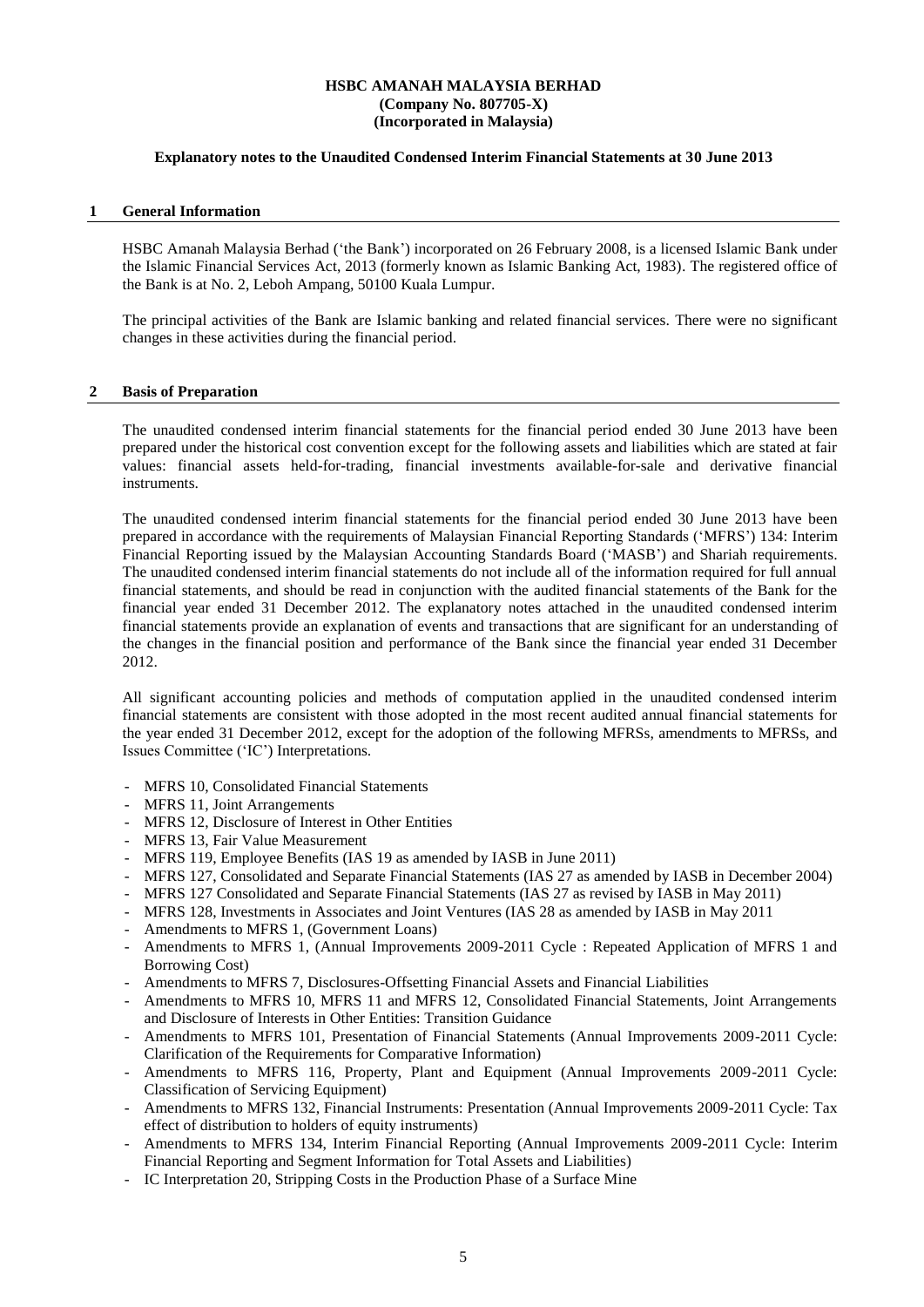#### **2 Basis of Preparation (Cont'd)**

IC Interpretation 20 did not have any impact on the financial statements of the Bank as it is not relevant to the operations of the Bank. The adoption of the remaining standards, amendments and interpretations did not have any material impact on the financial results of the Bank.

With effect from 1 January 2013, the Bank has adopted Bank Negara Malaysia's Capital Adequacy Framework (Capital Components and Basel II - Risk-weighted Assets) ("the Framework"). This Framework outlines the general requirements on regulatory capital adequacy ratios, the components of eligible regulatory capital as well as the levels of those ratios at which banking institutions are required to operate.

The Bank has not applied the following accounting standards, amendments and interpretations that have been issued by the MASB as they are either not applicable or not yet effective:

Effective for annual periods commencing on or after 1 January 2014

- Amendments to MFRS 10, MFRS 12 and MFRS 127, Investment Entities
- Amendments to MFRS 132, Financial Instruments: Presentation (Offsetting Financial Assets and Financial Liabilities)

Effective for annual periods commencing on or after 1 January 2015

- MFRS 9, Financial Instruments (IFRS 9 issued by IASB in November 2009)
- MFRS 9, Financial Instruments (IFRS 9 issued by IASB in October 2010)
- Amendments to MFRS 9 ((IFRS 9 issued by IASB in November 2009), MFRS 9 (IFRS 9 issued by IASB in Ocotber 2010) and MFRS 7) – Mandatory Effective Date of MFRS 9 and Transition Disclosures.

The Bank plans to apply the abovementioned accounting standards and amendments from the annual period beginning 1 January 2014 and 1 January 2015 respectively.

The initial application of a standard that will be applied prospectively or which requires extended disclosures is not expected to have any financial impacts to the current and prior period's financial statement upon their first adoption

The initial application of the above standards, amendments and interpretations is not expected to have any material financial impact to the current and prior periods financial statements of the Bank upon their first adoption, except for those discussed below:-

#### *MFRS 9, Financial Instruments*

MFRS 9 replaces the guidance in MFRS 139: Financial Instruments, Recognition and Measurement on the classification and measurement of financial assets. Upon adoption of MFRS 9, financial assets will be measured at either fair value or amortised cost. The adoption of MFRS 9 will result in a change in accounting policy.

#### **3 Auditors' Report On Preceding Annual Financial Statements**

The audit report on the audited financial statements for the financial year ended 31 December 2012 was not subject to any qualification.

#### **4 Seasonality or Cyclical Factors**

The business operations of the Bank are not subject to material seasonal or cyclical fluctuations.

#### **5 Unusual Items Due to Their Nature, Size or Incidence**

There were no unusual items affecting assets, liabilities, equity, net income or cash flows of the Bank for the financial period ended 30 June 2013.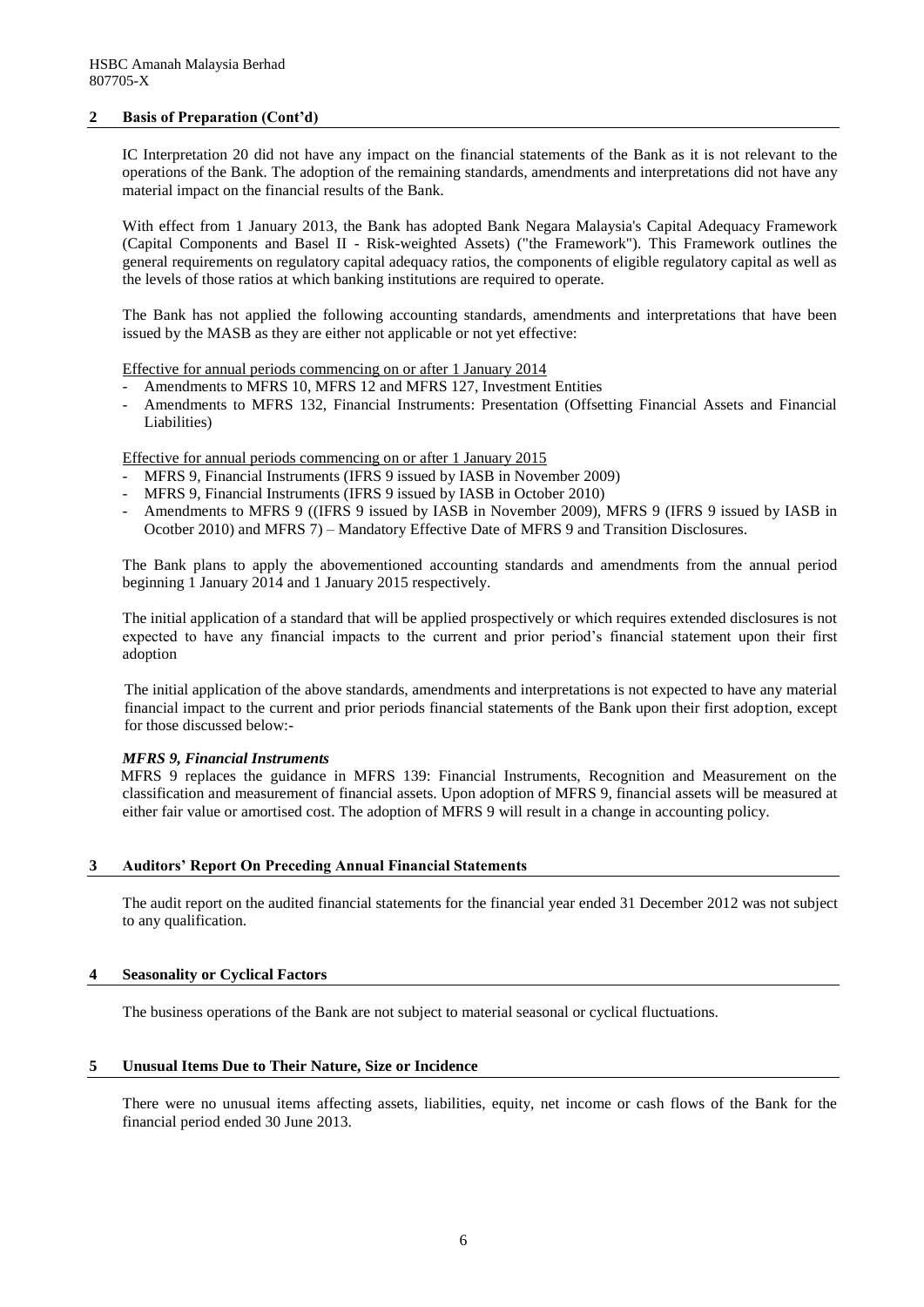#### **6 Changes in Estimates**

The preparation of financial information requires the use of estimates. The use of available information and the application of judgement are inherent in the formation of estimates; actual results in the future may differ from those reported. Management believes that critical accounting policies where judgement is necessarily applied are those which relate to impairment allowances for financing and advances, the valuation of financial instruments and the impairment allowance of available-for-sale financial investments.

There were no material changes in estimates of amounts reported in prior financial years that have a material effect on the financial results and position of the Bank for the financial period ended 30 June 2013, except for those arising from the change in accounting treatment as disclosed in Note 30.

#### **7 Debt and Equity Securities**

There were no issuances, cancellations, repurchases, resale or repayment of debt or equity securities during the financial period ended 30 June 2013.

#### **8 Dividend**

No dividend was declared nor paid during the financial period ended 30 June 2013.

#### **9 Significant Events**

There were no material events subsequent to the balance sheet date that requires disclosure or adjustments to the unaudited condensed interim financial statements.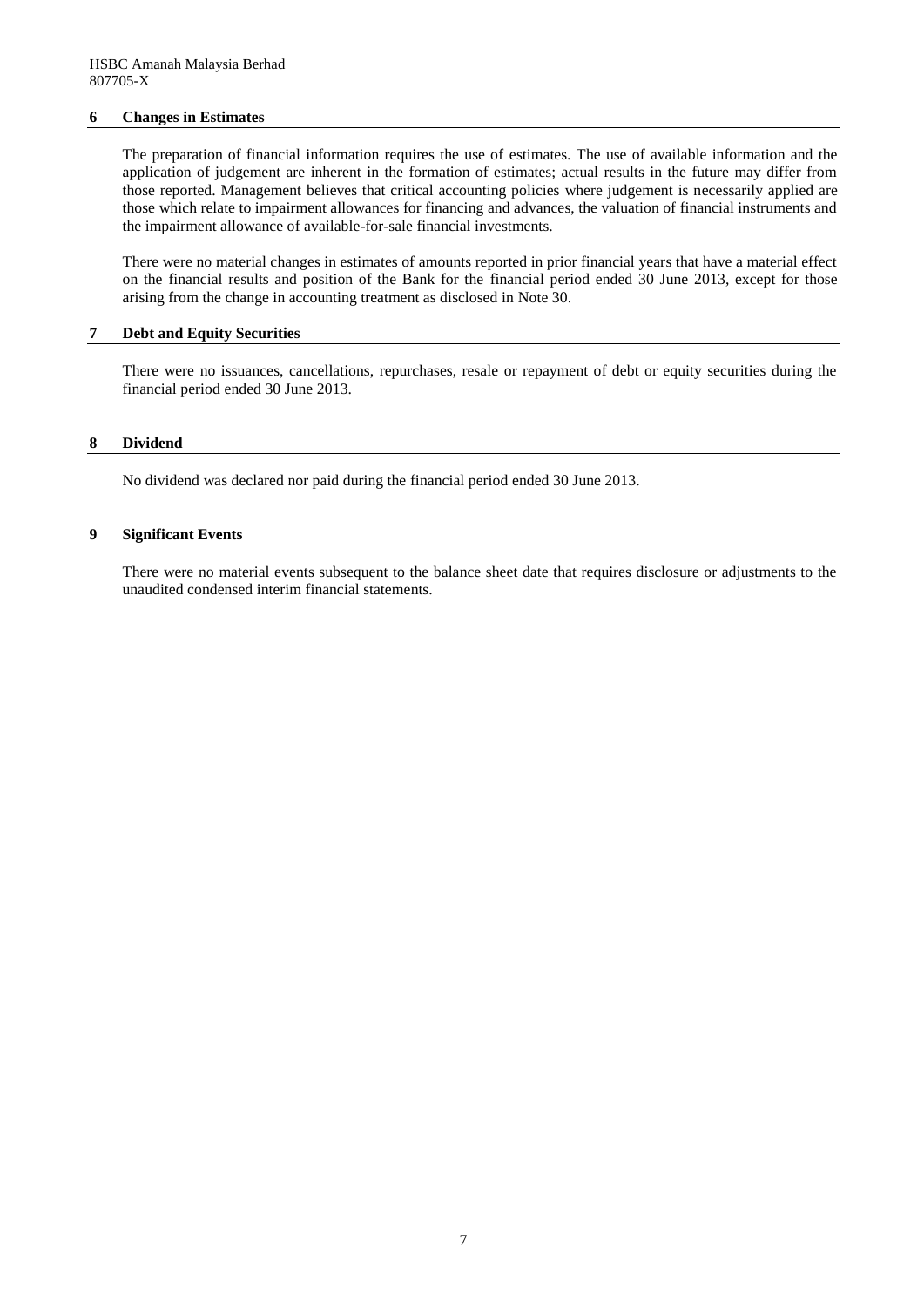8

# **10 Cash and Short-Term Funds**

|    |                                                               | 30 Jun 2013   | 31 Dec 2012   |
|----|---------------------------------------------------------------|---------------|---------------|
|    |                                                               | <b>RM'000</b> | <b>RM'000</b> |
|    | Cash and balances with banks and other financial institutions | 215,511       | 150,386       |
|    |                                                               |               |               |
|    | Money at call and interbank placements                        |               |               |
|    | maturing within one month                                     | 2,850,000     | 1,500,000     |
|    |                                                               | 3,065,511     | 1,650,386     |
|    |                                                               |               |               |
| 11 | <b>Financial Assets Held-for-Trading</b>                      |               |               |
|    |                                                               | 30 Jun 2013   | 31 Dec 2012   |
|    |                                                               | <b>RM'000</b> | <b>RM'000</b> |
|    | At fair value                                                 |               |               |
|    | Money market instruments:                                     |               |               |
|    | Malaysian Government Islamic bonds                            | 89,754        |               |
|    | Malaysian Government treasury bills                           | 23,978        | 182,509       |
|    |                                                               | 113,732       | 182,509       |
|    |                                                               |               |               |
| 12 | <b>Financial Investments Available-for-Sale</b>               |               |               |
|    |                                                               | 30 Jun 2013   | 31 Dec 2012   |
|    | At fair value                                                 | <b>RM'000</b> | <b>RM'000</b> |
|    | Money market instruments:                                     |               |               |
|    | Malaysian Government Islamic bonds                            | 1,161,029     | 1,216,651     |
|    | Negotiable instruments of deposit                             | 25,000        | 25,001        |
|    | Bankers' acceptances and Islamic accepted bills               | 13,950        | 23,631        |
|    |                                                               | 1,199,979     | 1,265,283     |

The maturity structure of money market instruments held as financial investments available-for-sale is as follows:

| Maturing within one year            | 264,121   | 303,905   |
|-------------------------------------|-----------|-----------|
| More than one year to three years   | 410,836   | 331,801   |
| More than three years to five years | 45,098    | 145,412   |
| Over five years                     | 479.924   | 484,165   |
|                                     | 1,199,979 | 1,265,283 |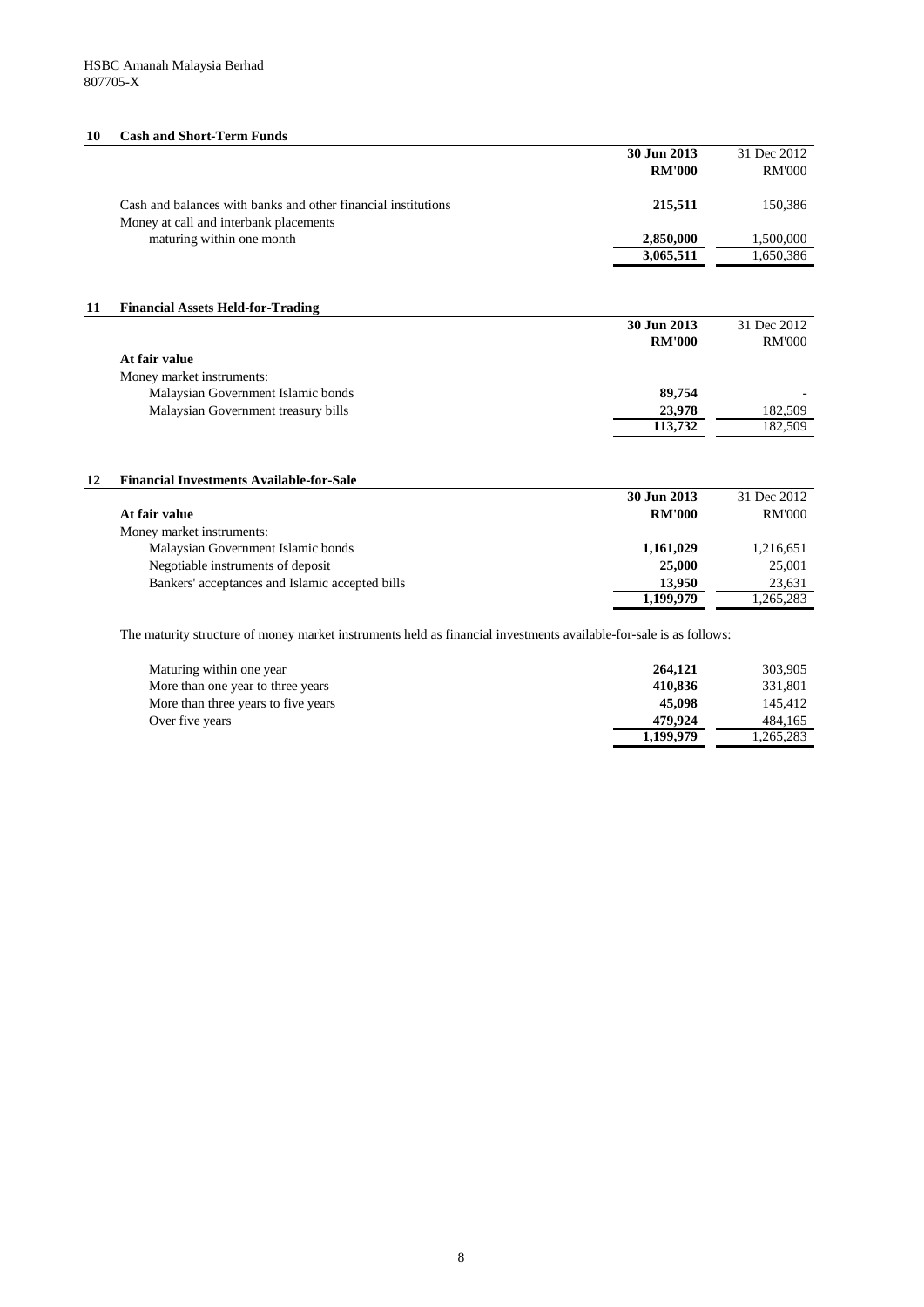# 9

# **13 Financing and Advances**

**(i) By type**

|       | $\mathbf{v}$                                     | 30 Jun 2013<br><b>RM'000</b> | 31 Dec 2012<br><b>RM'000</b> |
|-------|--------------------------------------------------|------------------------------|------------------------------|
|       |                                                  |                              |                              |
|       | Cash line                                        | 76,305                       | 62,737                       |
|       | Term financing                                   |                              |                              |
|       | House financing                                  | 2,391,198                    | 2,096,318                    |
|       | Hire purchase receivables                        | 279,340                      | 296,641                      |
|       | Lease receivables                                | 3,113                        | 3,219                        |
|       | Other term financing                             | 4,632,415                    | 4,712,263                    |
|       | Trust receipts                                   | 45,199                       | 49,217                       |
|       | Claims on customers under acceptance credits     | 757,108                      | 864,548                      |
|       | <b>Staff financing</b>                           | 45,698                       | 41,073                       |
|       | Credit cards                                     | 443,247                      | 442,771                      |
|       | Revolving credit                                 | 195,868                      | 211,621                      |
|       |                                                  | 8,869,491                    | 8,780,408                    |
|       | Less: Unearned income                            | (110, 860)                   | (121, 297)                   |
|       | Gross Financing and Advances                     | 8,758,631                    | 8,659,111                    |
|       | Less: Allowance for impaired financing:          |                              |                              |
|       | - Collective allowances for impairment           | (140, 841)                   | (144, 853)                   |
|       | - Individual allowances for impairment           | (37, 038)                    | (30, 379)                    |
|       | Total net financing and advances                 | 8,580,752                    | 8,483,879                    |
| (ii)  | By contract                                      | 30 Jun 2013<br><b>RM'000</b> | 31 Dec 2012<br><b>RM'000</b> |
|       | Bai Bithaman Ajil (deferred payment sale)        | 358,275                      | 386,505                      |
|       | Ijarah (lease)                                   | 2,724                        | 2,777                        |
|       | Ijarah Thumma Al-Bai (AITAB) (hire purchase)     | 255,063                      | 269,517                      |
|       | Commodity Murabahah (cost-plus)                  | 3,149,868                    | 3,044,272                    |
|       | Diminishing Musharakah (diminishing partnership) | 3,694,340                    | 3,255,938                    |
|       | Bai Al-Inah (sell and buy back)                  | 652,422                      | 878,477                      |
|       | Bai Al-Dayn (sale of debt)                       | 184,116                      | 259,995                      |
|       | Ujrah (fee-based)                                | 461,823                      | 561,630                      |
|       |                                                  | 8,758,631                    | 8,659,111                    |
| (iii) | By type of customer                              |                              |                              |
|       |                                                  | 30 Jun 2013                  | 31 Dec 2012                  |
|       |                                                  | <b>RM'000</b>                | <b>RM'000</b>                |
|       | Domestic business enterprises                    |                              |                              |
|       | Small medium enterprises                         | 1,764,467                    | 1,712,652                    |
|       | Others                                           | 2,289,384                    | 2,418,532                    |
|       | Government and statutory bodies                  | 20,835                       | 20,193                       |
|       | Individuals                                      | 4,224,002                    | 4,037,832                    |
|       | Other domestic entities                          | 1,783                        | 1,648                        |
|       | Foreign entities                                 | 458,160                      | 468,254                      |
|       |                                                  | 8,758,631                    | 8,659,111                    |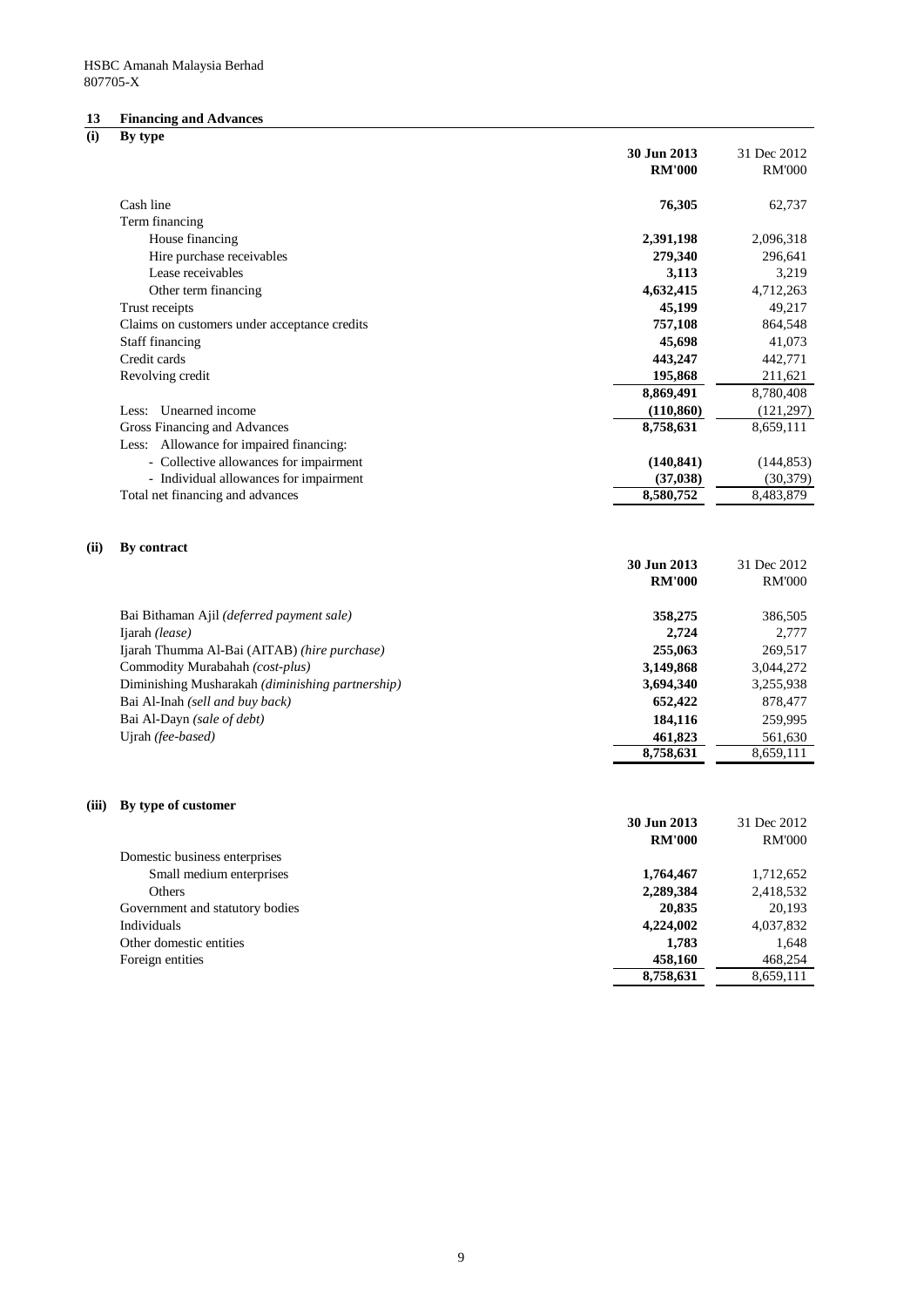# **13 Financing and Advances (Cont'd)**

# **(iv) By profit rate sensitivity**

|                    |                                                | 30 Jun 2013<br><b>RM'000</b> | 31 Dec 2012<br><b>RM'000</b> |
|--------------------|------------------------------------------------|------------------------------|------------------------------|
| Fixed rate         |                                                |                              |                              |
|                    | House financing                                | 8,880                        | 10,327                       |
|                    | Hire purchase receivables                      | 255,063                      | 269,517                      |
|                    | Other financing                                | 2,107,047                    | 2,360,678                    |
| Variable rate      |                                                |                              |                              |
|                    | House financing                                | 3,057,828                    | 2,668,365                    |
|                    | Other financing                                | 3,329,813                    | 3,350,224                    |
|                    |                                                | 8,758,631                    | 8,659,111                    |
| (v)                | By maturity structure                          |                              |                              |
|                    |                                                | 30 Jun 2013                  | 31 Dec 2012                  |
|                    |                                                | <b>RM'000</b>                | <b>RM'000</b>                |
|                    | Maturing within one year                       | 3,527,213                    | 3,769,152                    |
|                    | More than one year to three years              | 588,691                      | 626,054                      |
|                    | More than three years to five years            | 731,477                      | 765,104                      |
| Over five years    |                                                | 3,911,250                    | 3,498,801                    |
|                    |                                                | 8,758,631                    | 8,659,111                    |
|                    |                                                |                              |                              |
| By sector<br>(vi)  |                                                |                              |                              |
|                    |                                                | 30 Jun 2013                  | 31 Dec 2012                  |
|                    |                                                | <b>RM'000</b>                | <b>RM'000</b>                |
|                    |                                                |                              | Restated                     |
|                    | Agriculture, hunting, forestry $\&$ fishing    | 394,469                      | 562,445                      |
|                    | Mining and quarrying                           | 132,139                      | 151,227                      |
| Manufacturing      |                                                | 1,208,898                    | 1,162,846                    |
|                    | Electricity, gas and water                     | 97,071                       | 100,845                      |
| Construction       |                                                | 263,144                      | 266,430                      |
| Real estate        |                                                | 639,402                      | 558,642                      |
|                    | Wholesale & retail trade, restaurants & hotels | 624,750                      | 605,763                      |
|                    | Transport, storage and communication           | 274,696                      | 305,380                      |
| Household - Retail | Finance, takaful and business services         | 258,149<br>4,618,293         | 234,389<br>4,356,938         |
| Others             |                                                | 247,620                      | 354,206                      |
|                    |                                                | 8,758,631                    | 8,659,111                    |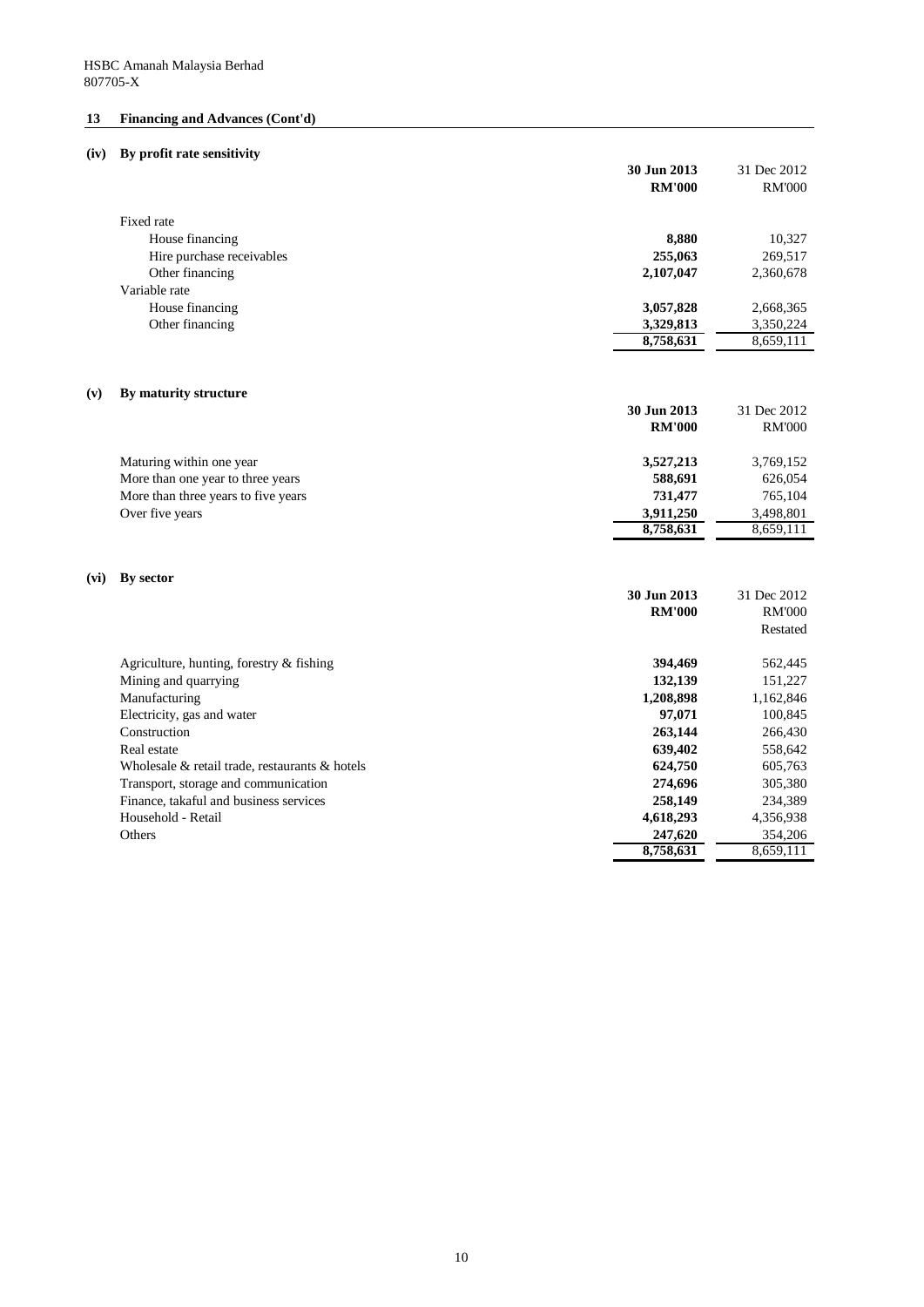### 11

### **13 Financing and Advances (Cont'd)**

### **(vii) By purpose**

|                                                    | 30 Jun 2013<br><b>RM'000</b> | 31 Dec 2012<br><b>RM'000</b> |
|----------------------------------------------------|------------------------------|------------------------------|
| Purchase of landed property:                       |                              |                              |
| - Residential                                      | 2,262,939                    | 1,966,090                    |
| - Non-residential                                  | 76,722                       | 74,027                       |
| Purchase of transport vehicles                     | 1,487                        | 1,487                        |
| Purchase of fixed assets excluding land & building | 42,513                       | 49,562                       |
| Consumption credit                                 | 2,351,176                    | 2,387,506                    |
| Construction                                       | 263,144                      | 255,241                      |
| Working capital                                    | 3,674,163                    | 3,754,209                    |
| Other purpose                                      | 86,487                       | 170,989                      |
|                                                    | 8,758,631                    | 8,659,111                    |
| (viii) By geographical distribution                |                              |                              |
|                                                    | 30 Jun 2013                  | 31 Dec 2012                  |
|                                                    | <b>RM'000</b>                | <b>RM'000</b>                |
| Northern Region                                    | 1,468,869                    | 1,642,810                    |
| Southern Region                                    | 1,387,940                    | 1,321,642                    |
| <b>Central Region</b>                              | 5,337,520                    | 5,082,757                    |
| <b>Eastern Region</b>                              | 564,302                      | 611,902                      |
|                                                    | 8,758,631                    | 8,659,111                    |

Total RWA for Credit Risk - at 30 Jun 2013  $-$  at 31 Dec 2012

### **(ix) Assets under Management**

|                                                                     |                                                              | 30 Jun 2013<br><b>RM'000</b>                           | 31 Dec 2012<br><b>RM'000</b>                       |
|---------------------------------------------------------------------|--------------------------------------------------------------|--------------------------------------------------------|----------------------------------------------------|
| Term financing<br>Less: Individual allowance for impaired financing |                                                              | 431,848                                                | 632,121                                            |
| Total net financing and advances                                    |                                                              | 431,848                                                | 632,121                                            |
|                                                                     | <b>Credit</b><br><b>Principal</b><br>amount<br><b>RM'000</b> | <b>Credit</b><br>equivalent<br>amount<br><b>RM'000</b> | <b>Risk</b><br>weighted<br>amount<br><b>RM'000</b> |

Commitments and Contingencies

- 
- at 30 Jun 2013
- $-$  at 31 Dec 2012

### **Risk**

| Principal     | weighted      |
|---------------|---------------|
| <b>RM'000</b> | <b>RM'000</b> |
|               |               |
| 431,848       | 431,848       |
| 632,121       | 632,121       |

The details of assets under management in respect of the Restricted Profit Sharing Investment account financing are as below. The exposures and the corresponding risk weighted amount are reported in HSBC Bank Malaysia Berhad's financial statements.

The Northern region consists of the states of Perlis, Kedah, Penang, Perak, Pahang, Kelantan and Terengganu. The Southern region consists of the states of Johor, Malacca and Negeri Sembilan. The Central region consists of the states of Selangor and the Federal Territory of Kuala Lumpur. The Eastern region consists of the states of Sabah, Sarawak and the Federal Territory of Labuan.

Concentration by location for financing and advances is based on the location of the customer.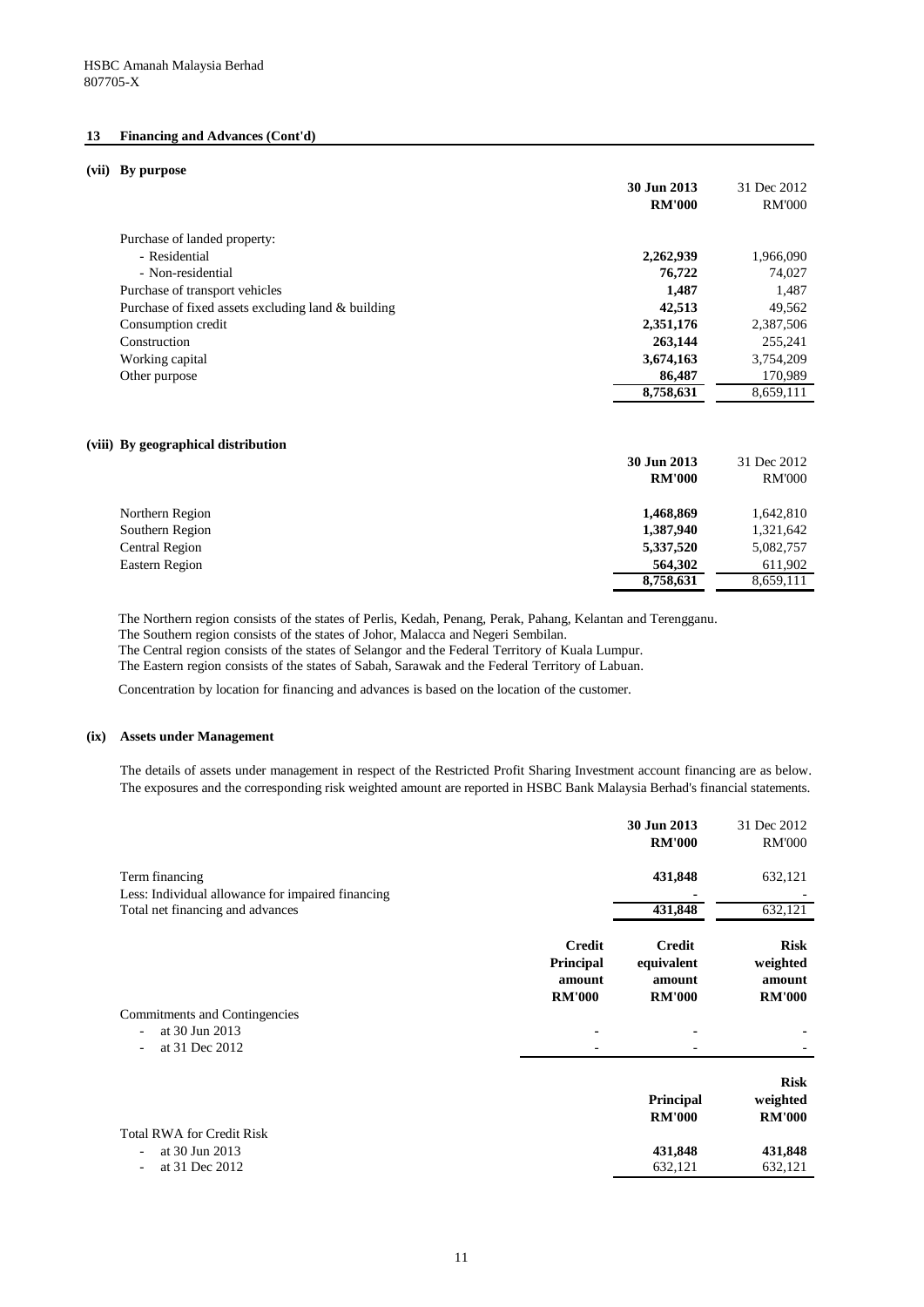# **14 Impaired Financing**

| (i)<br>Movements in impaired financing and advances |  |
|-----------------------------------------------------|--|
|-----------------------------------------------------|--|

|       |                                                        | 30 Jun 2013<br><b>RM'000</b> | 31 Dec 2012<br><b>RM'000</b> |
|-------|--------------------------------------------------------|------------------------------|------------------------------|
|       |                                                        |                              |                              |
|       | At beginning of period/year                            | 129,418                      | 125,688                      |
|       | Classified as impaired during the period/year          | 127,123                      | 230,701                      |
|       | Reclassified as performing                             | (35, 112)                    | (23,715)                     |
|       | Amount recovered                                       | (21, 867)                    | (65, 354)                    |
|       | Amount written off                                     | (59,697)                     | (116, 486)                   |
|       | Other movements                                        | 13,463                       | (21, 416)                    |
|       | At end of period/year                                  | 153,328                      | 129,418                      |
|       | Less: Individual allowance for impairment              | (37, 038)                    | (30, 379)                    |
|       | Collective allowance for impairment (impaired portion) | (56, 494)                    | (57, 126)                    |
|       | Net impaired financing and advances                    | 59,796                       | 41,913                       |
| (ii)  | Movements in allowance for impaired financing          |                              |                              |
|       |                                                        | 30 Jun 2013                  | 31 Dec 2012                  |
|       |                                                        | <b>RM'000</b>                | <b>RM'000</b>                |
|       | <b>Collective allowance for impairment</b>             |                              |                              |
|       | At beginning of period/year                            | 144,853                      | 105,185                      |
|       | Made during the period/year                            | 76,522                       | 159,920                      |
|       | Amount released                                        | (19, 113)                    | (6,644)                      |
|       | Amount written off                                     | (61, 331)                    | (110,956)                    |
|       | Discount unwind                                        | (90)                         | 18                           |
|       | Other movement                                         |                              | (2,670)                      |
|       | At end of period/year                                  | 140,841                      | 144,853                      |
|       |                                                        |                              |                              |
|       |                                                        | 30 Jun 2013                  | 31 Dec 2012                  |
|       |                                                        | <b>RM'000</b>                | <b>RM'000</b>                |
|       | <b>Individual allowance for impairment</b>             | 30,379                       |                              |
|       | At beginning of period/year                            |                              | 32,981                       |
|       | Made during the period/year                            | 19,760                       | 32,088                       |
|       | Amount recovered                                       | (16, 282)                    | (18,053)                     |
|       | Amount written off                                     | (235)                        | (1,370)                      |
|       | Other movement                                         | 3,591                        | (14, 684)                    |
|       | Discount unwind                                        | (175)                        | (583)                        |
|       | At end of period/year                                  | 37,038                       | 30,379                       |
| (iii) | By contract                                            | 30 Jun 2013                  | 31 Dec 2012                  |
|       |                                                        | <b>RM'000</b>                | <b>RM'000</b>                |
|       |                                                        |                              |                              |

| Bai Bithaman Ajil ( <i>deferred payment sale</i> ) | 548     | 597     |
|----------------------------------------------------|---------|---------|
| Ijarah Thumma Al-Bai (AITAB) (hire purchase)       | 9,139   | 9,251   |
| Commodity Murabahah (cost-plus)                    | 29,373  | 10,073  |
| Diminishing Musharakah (diminishing partnership)   | 50,903  | 39,454  |
| Bai Al-Inah (sell and buy back)                    | 47,482  | 54,397  |
| Ujrah (fee-based)                                  | 15,883  | 15,646  |
|                                                    | 153,328 | 129,418 |

# **(iv) By sector**

|                                                      | 30 Jun 2013   | 31 Dec 2012   |
|------------------------------------------------------|---------------|---------------|
|                                                      | <b>RM'000</b> | <b>RM'000</b> |
| Agriculture, hunting, forestry $\&$ fishing          | 36            | 84            |
| Manufacturing                                        | 8,311         | 7,594         |
| Construction                                         | 3,267         |               |
| Wholesale $\&$ retail trade, restaurants $\&$ hotels | 6,832         | 6,913         |
| Transport, storage and communication                 | 993           | 829           |
| Finance, takaful and business services               | 422           | 420           |
| Household - Retail                                   | 133,275       | 113,578       |
| Others                                               | 192           |               |
|                                                      | 153,328       | 129,418       |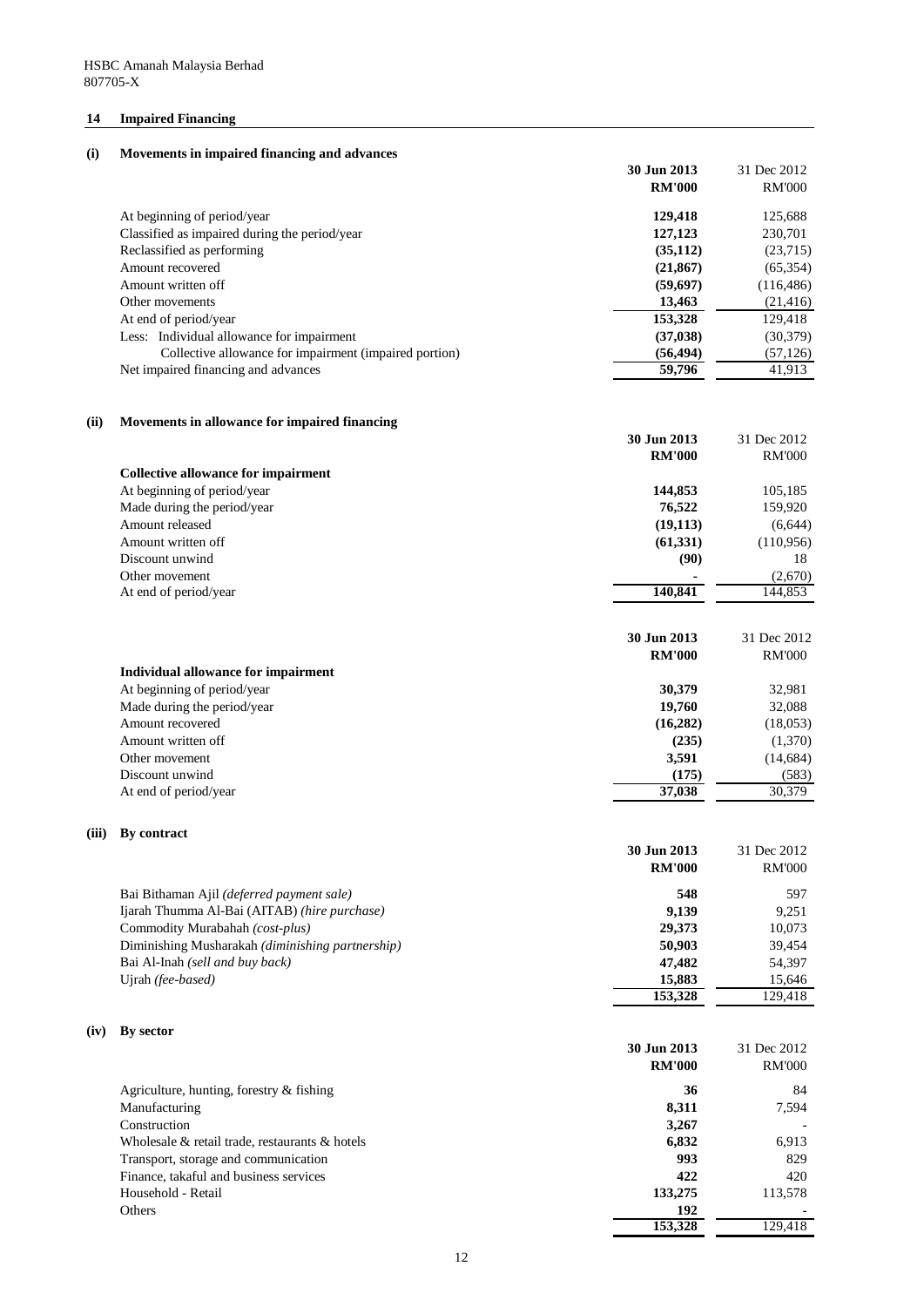# **14 Impaired Financing (Cont'd)**

| (v) |  | By purpose |
|-----|--|------------|
|-----|--|------------|

|      |                                                    | 30 Jun 2013<br><b>RM'000</b> | 31 Dec 2012<br><b>RM'000</b> |
|------|----------------------------------------------------|------------------------------|------------------------------|
|      | Purchase of landed property:                       |                              |                              |
|      | - Residential                                      | 54,017                       | 45,439                       |
|      | - Non-residential                                  | 103                          | 108                          |
|      | Purchase of transport vehicles                     | 18                           | 60                           |
|      | Consumption credit                                 | 79,240                       | 68,079                       |
|      | Construction                                       | 3,267                        |                              |
|      | Working capital                                    | 15,995                       | 15,046                       |
|      | Other purpose                                      | 688                          | 686                          |
|      |                                                    | 153,328                      | 129,418                      |
| (vi) | By geographical distribution                       |                              |                              |
|      |                                                    | 30 Jun 2013                  | 31 Dec 2012                  |
|      |                                                    | <b>RM'000</b>                | <b>RM'000</b>                |
|      | Northern Region                                    | 43,799                       | 36,631                       |
|      | Southern Region                                    | 28,756                       | 30,106                       |
|      | <b>Central Region</b>                              | 74,332                       | 57,037                       |
|      | <b>Eastern Region</b>                              | 6,441                        | 5,644                        |
|      |                                                    | 153,328                      | 129,418                      |
| 15   | <b>Other Assets</b>                                |                              |                              |
|      |                                                    | 30 Jun 2013                  | 31 Dec 2012                  |
|      |                                                    | <b>RM'000</b>                | <b>RM'000</b>                |
|      | Derivative financial assets (Note 29)              | 35,778                       | 19,232                       |
|      | Income receivable                                  | 18,649                       | 16,387                       |
|      | Amount due from holding company/ related companies | 331,659                      | 96,723                       |
|      | Other receivables, deposits and prepayments        | 12,130                       | 18,878                       |
|      |                                                    | 398,216                      | 151,220                      |
|      |                                                    |                              |                              |

# **16 Statutory deposits with Bank Negara Malaysia**

The non-profit bearing statutory deposits are maintained with Bank Negara Malaysia in compliance with Section 26(2)c and 26(3) of the Central Bank of Malaysia Act 2009, the amounts of which are determined at set percentages of total eligible liabilities.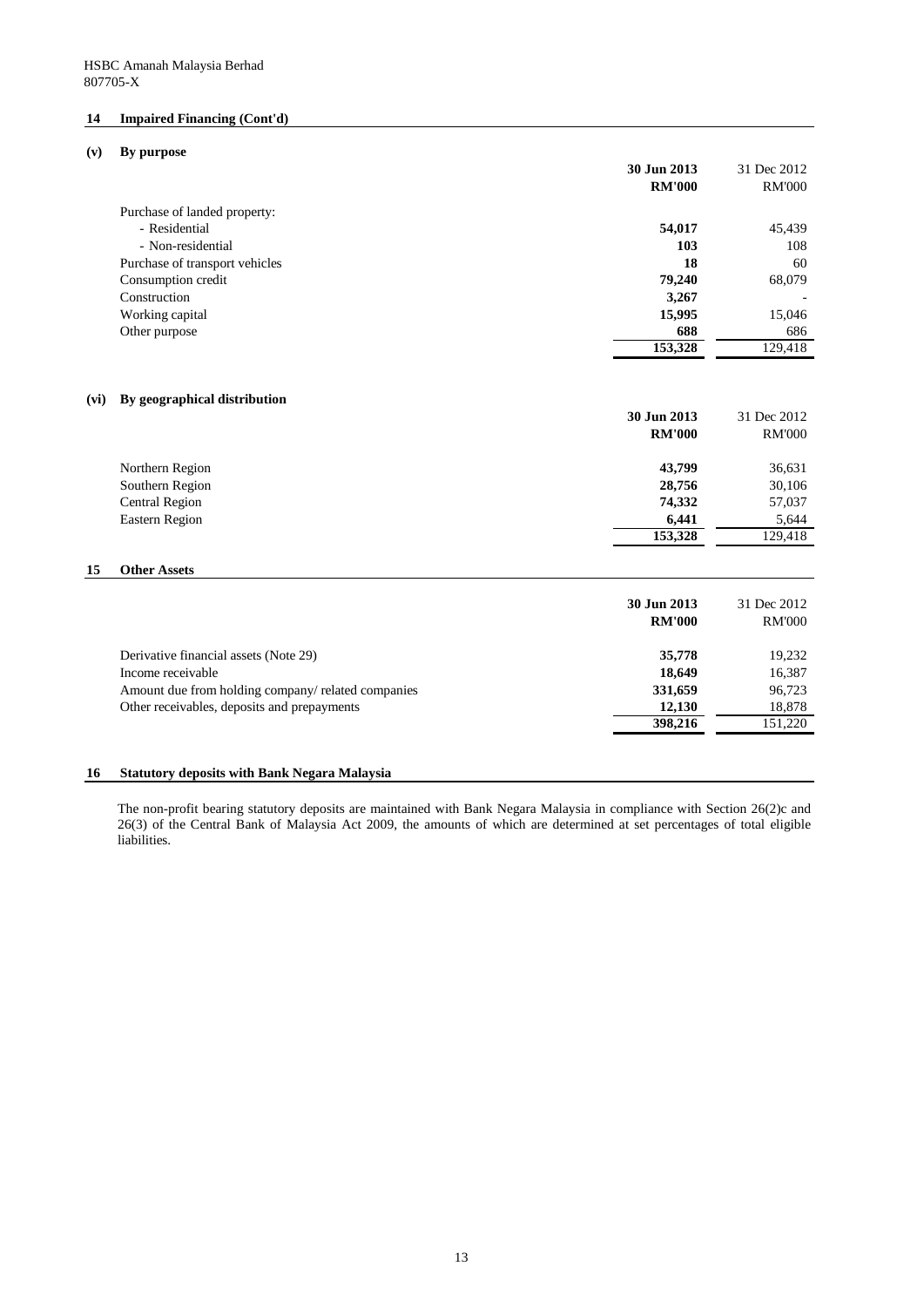# **17 Deposits from Customers**

# **(i) By type of deposit**

| 30 Jun 2013<br><b>RM'000</b>            | 31 Dec 2012<br><b>RM'000</b> |
|-----------------------------------------|------------------------------|
| Non-Mudharabah Fund                     |                              |
| Demand deposits                         |                              |
| Wadiah<br>1,172,878                     | 769,786                      |
| Wakalah<br>62,806                       | 28,108                       |
| Savings deposits                        |                              |
| Wadiah<br>562,959                       | 516,172                      |
| Wakalah<br>512,971                      | 426,700                      |
| Fixed return investment deposits        |                              |
| Murabahah<br>5,908,305                  | 5,446,258                    |
| Islamic repurchase agreements           |                              |
| Bai Al-Inah<br>209,238                  | 223,467                      |
| Negotiable instruments of deposits      |                              |
| Wakalah<br>14,680                       | 80,434                       |
| 295,274<br>Wakalah with Commodity Wa'ad |                              |
| Others                                  |                              |
| 108,038<br>Hybrid                       | 105,169                      |
| 58,410<br>Wakalah                       | 59,841                       |
| Murabahah<br>1,133,223                  | 983,874                      |
| 10,038,782                              | 8,639,809                    |

The maturity structure of term deposits and negotiable instruments of deposits is as follows:

|                                     | <b>RM'000</b> | <b>RM'000</b> |
|-------------------------------------|---------------|---------------|
| Due within six months               | 5,046,548     | 4,697,623     |
| More than six months to one year    | 926,209       | 709,464       |
| More than one year to three years   | 96,134        | 58,711        |
| More than three years to five years | 149,368       | 60,894        |
|                                     | 6,218,259     | 5,526,692     |
|                                     |               |               |

# **(ii) By type of customer**

|                                 | 30 Jun 2013   | 31 Dec 2012   |
|---------------------------------|---------------|---------------|
|                                 | <b>RM'000</b> | <b>RM'000</b> |
| Government and statutory bodies | 89,767        | 86,997        |
| Business enterprises            | 2,236,002     | 2,053,853     |
| Individuals                     | 5,972,305     | 5,252,261     |
| Others                          | 1,740,708     | 1,246,698     |
|                                 | 10,038,782    | 8,639,809     |

# **18 Deposits and Placements from Banks and Other Financial Institutions**

|                      | 30 Jun 2013<br><b>RM'000</b> | 31 Dec 2012<br><b>RM'000</b> |
|----------------------|------------------------------|------------------------------|
| Mudharabah Fund      |                              |                              |
| Licensed banks       | 1,810,796                    | 1,753,541                    |
| Bank Negara Malaysia | 17,236                       | 9,775                        |
|                      | 1,828,032                    | 1,763,316                    |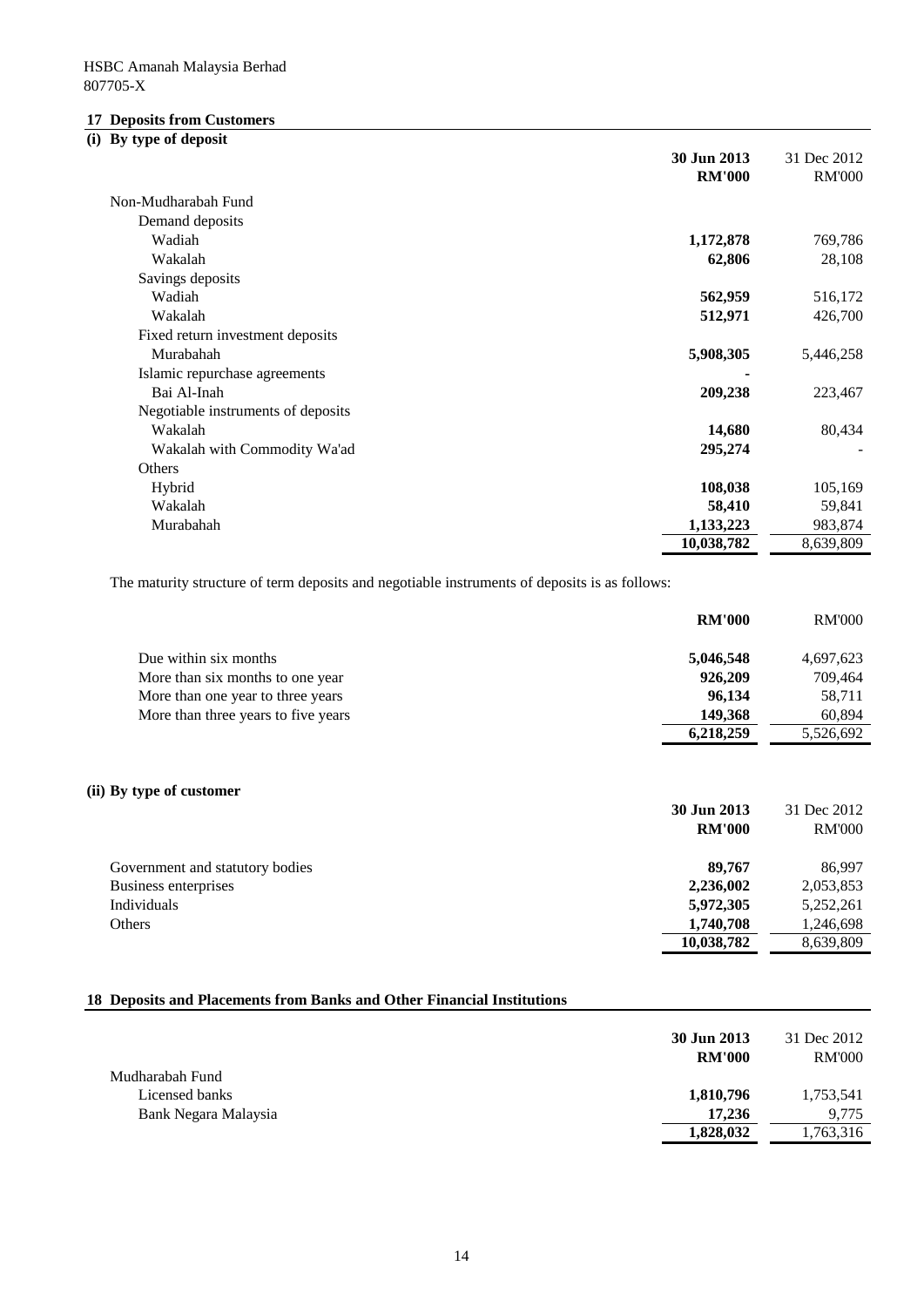# **19 Other Liabilities**

|                                                   |             | 30 Jun 2013   | 31 Dec 2012   |
|---------------------------------------------------|-------------|---------------|---------------|
|                                                   | <b>Note</b> | <b>RM'000</b> | <b>RM'000</b> |
|                                                   |             |               |               |
| Derivative financial liabilities                  |             | 144,943       | 43,284        |
| Profit payable                                    |             | 46,755        | 41,915        |
| Amounts due to holding company/ related companies |             | 7,869         | 33,776        |
| Profit equalisation reserve                       | (a)         | 1,340         | 1,340         |
| Other creditors and accruals                      | (b)         | 84,773        | 64,226        |
|                                                   |             | 285,680       | 184,541       |

# (a) Movement in profit equalisation reserve is as follows:

|                                       | 30 Jun 2013    | 31 Dec 2012   |
|---------------------------------------|----------------|---------------|
|                                       | <b>RM'000</b>  | <b>RM'000</b> |
| At beginning of financial period/year | 1,340          | 6,700         |
| Transfer to retained profits          | $\blacksquare$ | (5,360)       |
| At end of period/year                 | 1,340          | 1,340         |

# (b) Other creditors and accruals

Included in other creditors and accruals is excess compensation balance and profit earned from inadvertent financing of Shariah non-compliant activities. The contribution was distributed to charitable organisations approved by the Shariah Committee in the previous financial year.

| Source and use of charity funds                          | 30 Jun 2013<br><b>RM'000</b> | 31 Dec 2012<br><b>RM'000</b> |
|----------------------------------------------------------|------------------------------|------------------------------|
| <b>Source of charity funds</b>                           |                              |                              |
| At beginning of period/year                              | 32                           |                              |
| Excess compensation account                              |                              | 70                           |
| Income from inadvertent Shariah non-compliant activities | 58                           | 32                           |
| Use of charity funds                                     |                              |                              |
| Contribution to non-profit organisations                 | $\blacksquare$               | (70)                         |
| At end of period/year                                    | 90                           | 32                           |

# **20 Multi-Currency Sukuk Programme**

|                                         | 30 Jun 2013   | 31 Dec 2012   |
|-----------------------------------------|---------------|---------------|
|                                         | <b>RM'000</b> | <b>RM'000</b> |
|                                         |               |               |
| Multi-Currency Sukuk Programme ('MCSP') | 500,000       | 500,000       |
|                                         |               |               |

This is a 5-year medium term note (Sukuk) issued under the Bank's RM3 billion Multi-Currency Sukuk Programme. The Sukuk's maturity date is 28 September 2017 and bears a distribution rate of 3.75% per annum payable semi-annually in arrears. The Sukuk issued under the MCSP is carried at amortised cost, with profit payable recognised on an accrual basis.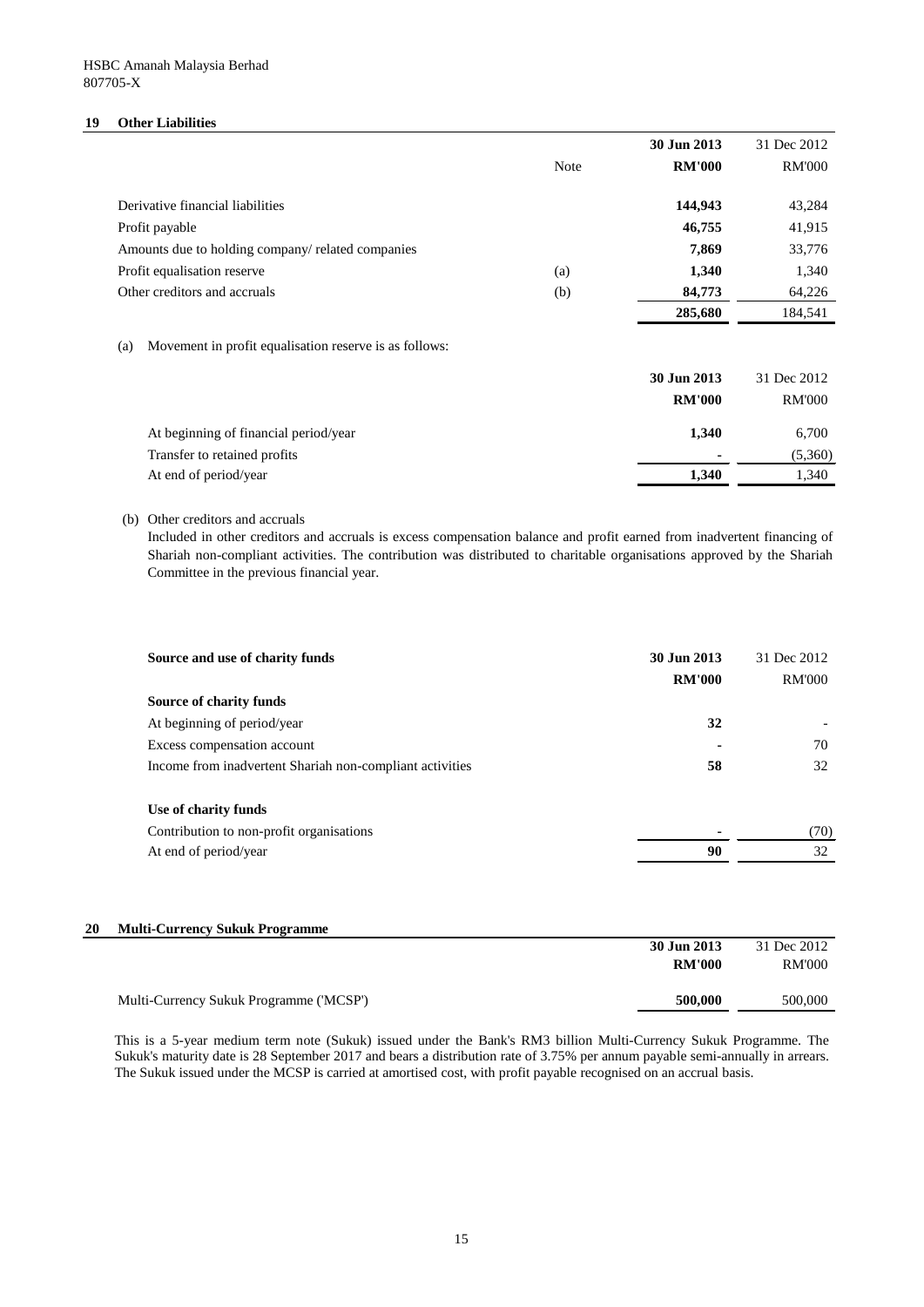# **21 Income Derived from Investment of Depositors' Funds and Others**

|                                    | <b>Second Quarter</b> |               | <b>Half Year To</b> |               |
|------------------------------------|-----------------------|---------------|---------------------|---------------|
|                                    | 30 Jun 2013           | 30 Jun 2012   | 30 Jun 2013         | 30 Jun 2012   |
|                                    | <b>RM'000</b>         | <b>RM'000</b> | <b>RM'000</b>       | <b>RM'000</b> |
| Income derived from investment of: |                       |               |                     |               |
| general investment deposits<br>(i) | 110,587               | 110,420       | 219,192             | 216,759       |
| (ii) specific investment deposits  | 7,945                 | 18,404        | 20,983              | 49,277        |
| (iii) other deposits               | 25,507                | 18,706        | 50,090              | 39,319        |
|                                    | 144,039               | 147,530       | 290,265             | 305,355       |

(i) Income derived from investment of general investment deposits

|                                            | 30 Jun 2013   | 30 Jun 2012   | 30 Jun 2013   | 30 Jun 2012   |
|--------------------------------------------|---------------|---------------|---------------|---------------|
|                                            | <b>RM'000</b> | <b>RM'000</b> | <b>RM'000</b> | <b>RM'000</b> |
| Finance income and hibah:                  |               |               |               |               |
| Financing and advances                     |               |               |               |               |
| - Profit earned other than recoveries from |               |               |               |               |
| impaired financing                         | 89,943        | 95,618        | 182,771       | 187,866       |
| - Recoveries from impaired financing       | 2,226         | 2,893         | 4,095         | 4,915         |
| Financial investments available-for-sale   | 4,564         | 3,098         | 9,313         | 4,380         |
| Money at call and deposit with financial   |               |               |               |               |
| institutions                               | 13,854        | 8,811         | 23,013        | 19,598        |
|                                            | 110,587       | 110,420       | 219,192       | 216,759       |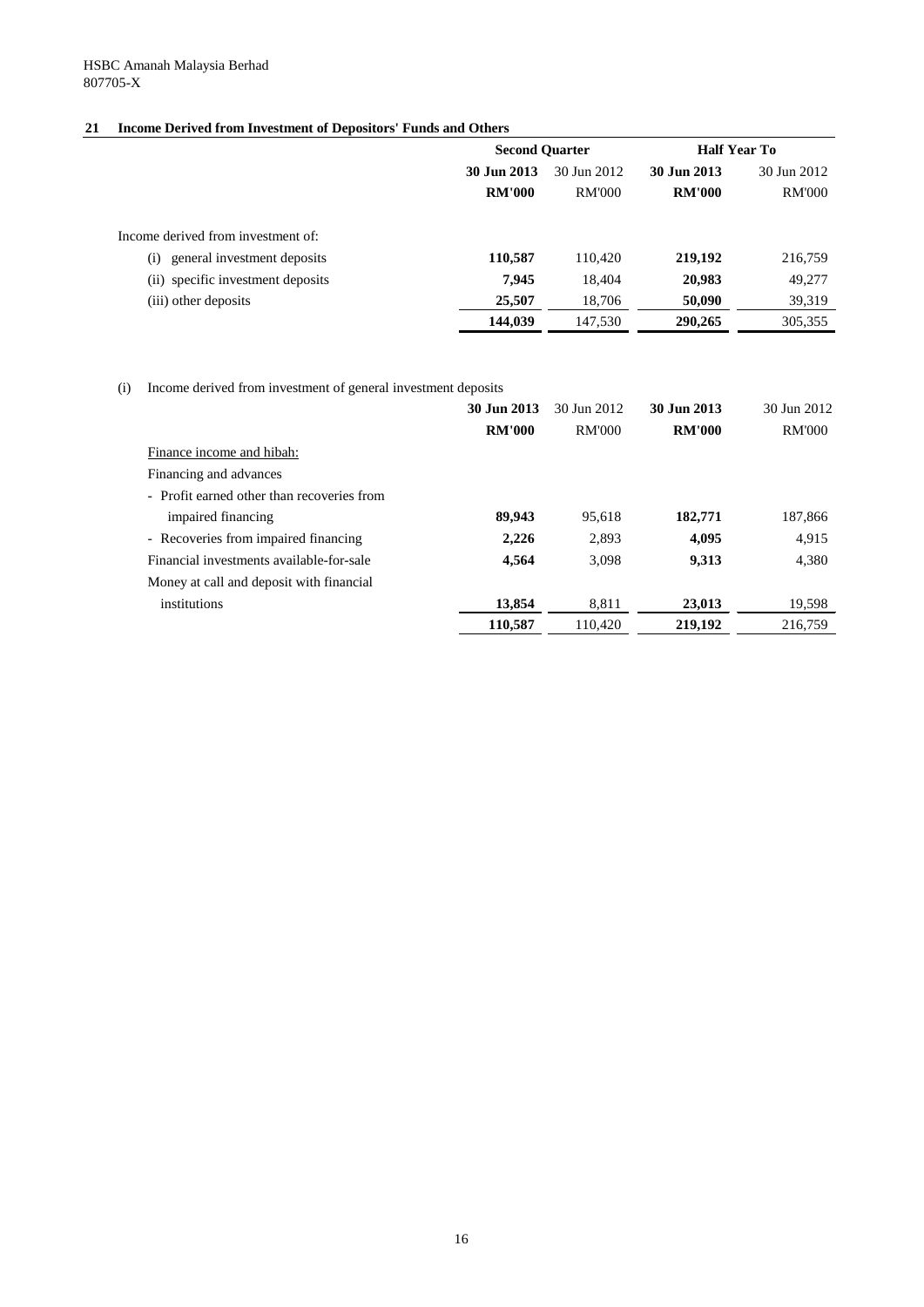# **21 Income Derived from Investment of Depositors' Funds and Others (Cont'd)**

(ii) Income derived from investment of specific investment deposits

|                                                                                    | <b>Second Quarter</b> |               | <b>Half Year To</b> |               |
|------------------------------------------------------------------------------------|-----------------------|---------------|---------------------|---------------|
|                                                                                    | 30 Jun 2013           | 30 Jun 2012   | 30 Jun 2013         | 30 Jun 2012   |
|                                                                                    | <b>RM'000</b>         | <b>RM'000</b> | <b>RM'000</b>       | <b>RM'000</b> |
| Finance income and hibah:                                                          |                       |               |                     |               |
| Financing and advances                                                             |                       |               |                     |               |
| - Profit earned other than recoveries from                                         |                       |               |                     |               |
| impaired financing                                                                 | 5,219                 | 7,578         | 9,601               | 14,983        |
| Financial investments available-for-sale                                           | 3,834                 | 1,249         | 7,641               | 3,874         |
|                                                                                    | 9,053                 | 8,827         | 17,242              | 18,857        |
| Other operating income                                                             |                       |               |                     |               |
| Fees and commission                                                                | 872                   | 550           | 2,149               | 1,169         |
| Net gains from dealing in foreign currency                                         | 4,609                 | 3,800         | 8,994               | 7,289         |
| Net gains from sale of financial assets held-for-trading                           |                       |               |                     |               |
| and other financial instruments                                                    | 4,199                 | 5,139         | 10,447              | 22,460        |
| Net (losses)/gains from trading in derivatives                                     | (36)                  | 2,651         | 126                 | 2,285         |
| Net profit paid from financial assets held-for-trading                             |                       |               |                     |               |
| and other financial instruments                                                    | (10,100)              | (587)         | (16,892)            | (1, 467)      |
| Net unrealised losses from revaluation of                                          |                       |               |                     |               |
| financial assets held-for-trading                                                  | (652)                 | (1,976)       | (1,083)             | (1,316)       |
|                                                                                    | (1,108)               | 9,577         | 3,741               | 30,420        |
|                                                                                    | 7,945                 | 18,404        | 20,983              | 49,277        |
| The above fees and commissions were derived from the following major contributors: |                       |               |                     |               |
| Guarantee fees                                                                     | 264                   | 281           | 526                 | 564           |
| Service charges and fees                                                           | 15                    | 130           | 59                  | 298           |
| Credit facilities                                                                  | 527                   | 98            | 1,006               | 247           |
|                                                                                    |                       |               |                     |               |
| (iii) Income derived from investment of other deposits                             |                       |               |                     |               |
|                                                                                    | 30 Jun 2013           | 30 Jun 2012   | 30 Jun 2013         | 30 Jun 2012   |
|                                                                                    | <b>RM'000</b>         | <b>RM'000</b> | <b>RM'000</b>       | <b>RM'000</b> |
| Finance income and hibah:                                                          |                       |               |                     |               |
| Financing and advances                                                             |                       |               |                     |               |
| - Profit earned other than recoveries from                                         |                       |               |                     |               |
| impaired financing                                                                 | 20,755                | 16,196        | 41,767              | 34,078        |
| - Recoveries from impaired financing                                               | 513                   | 500           | 936                 | 892           |
| Financial investments available-for-sale                                           | 1,053                 | 546           | 2,128               | 794           |
| Money at call and deposit with financial                                           |                       |               |                     |               |
| institutions                                                                       | 3,186                 | 1,464         | 5,259               | 3,555         |
|                                                                                    | 25,507                | 18,706        | 50,090              | 39,319        |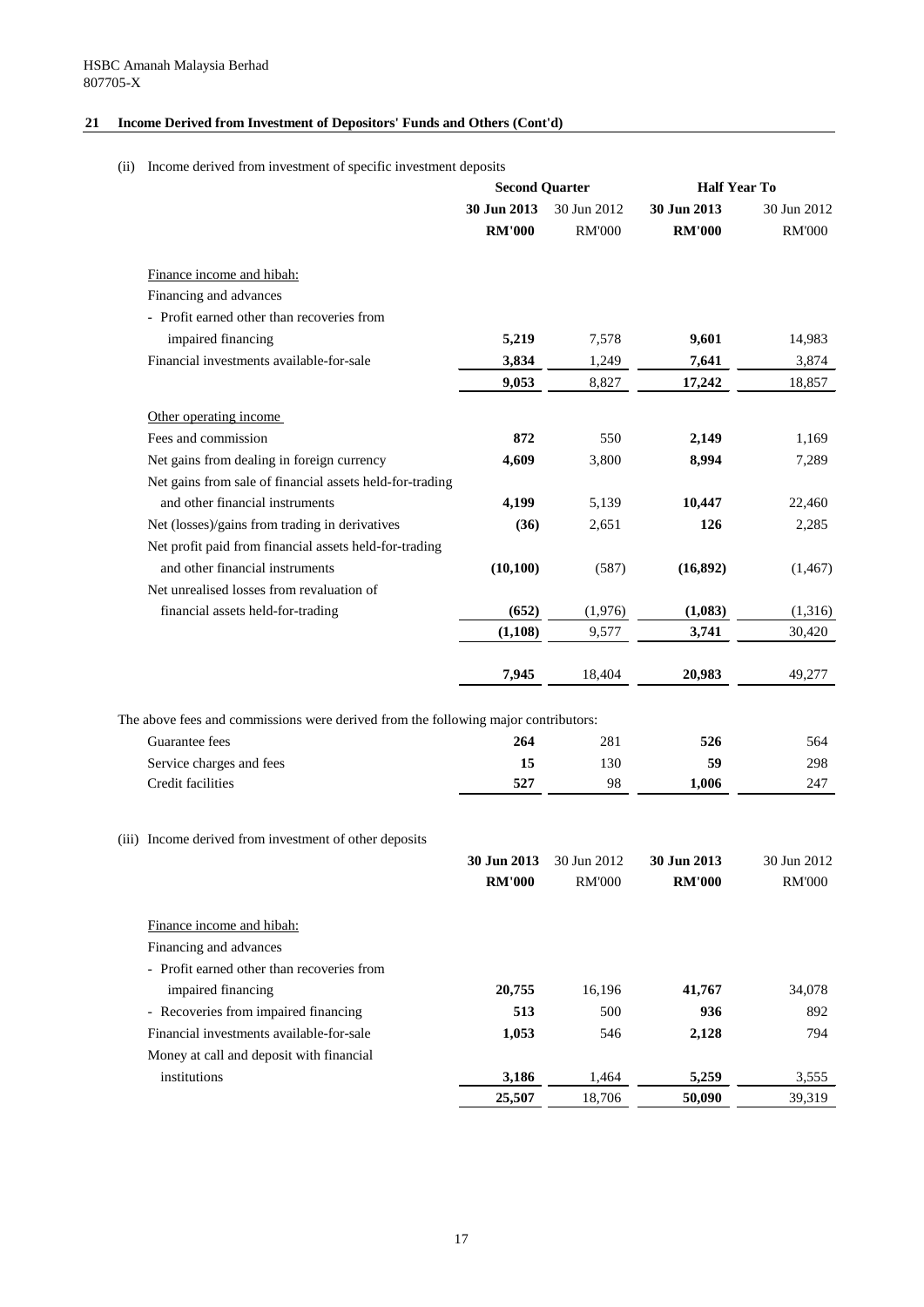# **22 Income Derived from Investment of Shareholder's Funds**

|                                                                                    |                  | <b>Second Quarter</b> |                                | <b>Half Year To</b> |
|------------------------------------------------------------------------------------|------------------|-----------------------|--------------------------------|---------------------|
|                                                                                    | 30 Jun 2013      | 30 Jun 2012           | 30 Jun 2013                    | 30 Jun 2012         |
|                                                                                    | <b>RM'000</b>    | <b>RM'000</b>         | <b>RM'000</b>                  | <b>RM'000</b>       |
| Finance income:                                                                    |                  |                       |                                |                     |
| Financing and advances                                                             |                  |                       |                                |                     |
| - Profit earned other than recoveries from                                         |                  |                       |                                |                     |
| impaired financing                                                                 | 10,058           | 8,904                 | 21,101                         | 20,197              |
| - Recoveries from impaired financing                                               | 251              | 281                   | 473                            | 528                 |
| Financial investments available-for-sale                                           | 510              | 314                   | 1,075                          | 471                 |
| Money at call and deposit with financial                                           |                  |                       |                                |                     |
| institutions                                                                       | 1,568            | 786                   | 2,657                          | 2,107               |
|                                                                                    | 12,387           | 10,285                | 25,306                         | 23,303              |
| Other operating income                                                             |                  |                       |                                |                     |
| Fees and commission                                                                | 20,302           | 18,373                | 39,753                         | 31,228              |
| Shared-service fees from holding company                                           | 915              | 3,837                 | 1,809                          | 4,517               |
| Other income                                                                       | 56               | 55                    | 124                            | 131                 |
|                                                                                    | 21,273           | 22,265                | 41,686                         | 35,876              |
|                                                                                    | 33,660           | 32,550                | 66,992                         | 59,179              |
|                                                                                    |                  |                       |                                |                     |
| The above fees and commissions were derived from the following major contributors: |                  |                       |                                |                     |
| Service charges and fees<br>$\sim$ $\sim$                                          | 6,410<br>- ^ - 4 | 4,130<br>2072         | 10,665<br>$\sim$ $\sim$ $\sim$ | 8,141<br>10.101     |

| Service charges and fees | 6,410 | 4,130 | 10,665 | 8,141  |
|--------------------------|-------|-------|--------|--------|
| Cards                    | 7,251 | 6,076 | 13,652 | 10,104 |
| Agency fees              | 4,307 | 4,236 | 8,928  | 6,638  |

# **23 Impairment Losses on Financing and Advances**

|                                               | <b>Second Quarter</b> |               |               |               | <b>Half Year To</b> |  |
|-----------------------------------------------|-----------------------|---------------|---------------|---------------|---------------------|--|
|                                               | 30 Jun 2013           | 30 Jun 2012   | 30 Jun 2013   | 30 Jun 2012   |                     |  |
|                                               | <b>RM'000</b>         | <b>RM'000</b> | <b>RM'000</b> | <b>RM'000</b> |                     |  |
| Impairment charges on financing and advances: |                       |               |               |               |                     |  |
| Individual impairment<br>(a)                  |                       |               |               |               |                     |  |
| - Provided                                    | 7,709                 | 6,780         | 19,760        | 9,953         |                     |  |
| - Written back                                | (6,942)               | (3,396)       | (16, 282)     | (4,952)       |                     |  |
| Collective impairment<br>(b)                  |                       |               |               |               |                     |  |
| - Provided                                    | 33,596                | 38,961        | 76,522        | 87,402        |                     |  |
| - Written back                                | (12, 403)             | (6,077)       | (19, 113)     | (10,983)      |                     |  |
| Impaired financing and advances               |                       |               |               |               |                     |  |
| - Recovered                                   | (7, 914)              | (5,822)       | (15, 547)     | (12,315)      |                     |  |
| - Written off                                 | 500                   | 63            | 1,308         | 209           |                     |  |
|                                               | 14,546                | 30,509        | 46,648        | 69,314        |                     |  |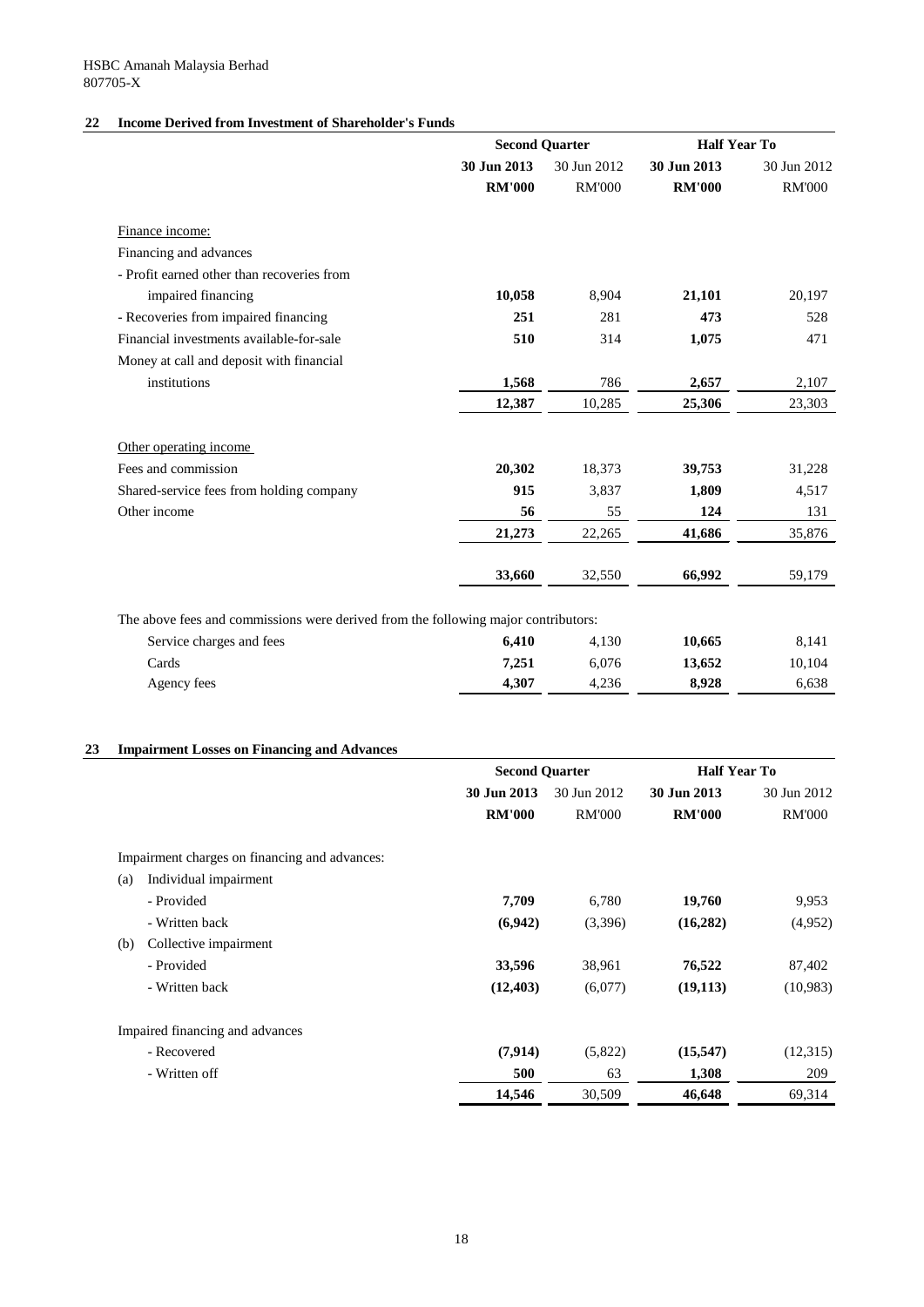# **24 Income Attributable to Depositors**

|                                                      | <b>Second Quarter</b> |               | <b>Half Year To</b> |               |  |
|------------------------------------------------------|-----------------------|---------------|---------------------|---------------|--|
|                                                      | 30 Jun 2013           | 30 Jun 2012   | 30 Jun 2013         | 30 Jun 2012   |  |
|                                                      | <b>RM'000</b>         | <b>RM'000</b> | <b>RM'000</b>       | <b>RM'000</b> |  |
| Deposits from customers                              |                       |               |                     |               |  |
| - Non-Mudharabah Fund                                | 47,515                | 44,746        | 92,049              | 87,832        |  |
| Deposits and placements of banks and other financial |                       |               |                     |               |  |
| institutions                                         |                       |               |                     |               |  |
| - Mudharabah Fund                                    | 9,067                 | 13,890        | 19,708              | 31,572        |  |
| Others                                               | 5,069                 | 293           | 9,975               | 422           |  |
|                                                      | 61,651                | 58,929        | 121,732             | 119,826       |  |

### **25 Personnel Expenses**

|                                               | <b>Second Quarter</b> |               | <b>Half Year To</b> |               |
|-----------------------------------------------|-----------------------|---------------|---------------------|---------------|
|                                               | 30 Jun 2013           | 30 Jun 2012   | 30 Jun 2013         | 30 Jun 2012   |
|                                               | <b>RM'000</b>         | <b>RM'000</b> | <b>RM'000</b>       | <b>RM'000</b> |
| Salaries, allowances and bonuses              | 8,404                 | 7,543         | 14,899              | 15,048        |
| <b>Employees Provident Fund contributions</b> | 1,269                 | 1,211         | 2,050               | 2,261         |
| Other staff related costs                     | 709                   | 888           | 1,495               | 1,815         |
|                                               | 10,382                | 9,642         | 18,444              | 19,124        |
|                                               |                       |               |                     |               |

### **26 Other Overheads and Expenditures**

|                                          | <b>Second Quarter</b> |               | <b>Half Year To</b> |               |
|------------------------------------------|-----------------------|---------------|---------------------|---------------|
|                                          | 30 Jun 2013           | 30 Jun 2012   | 30 Jun 2013         | 30 Jun 2012   |
|                                          | <b>RM'000</b>         | <b>RM'000</b> | <b>RM'000</b>       | <b>RM'000</b> |
| Promotion and marketing related expenses |                       |               |                     |               |
| Advertising and promotion                | 4,788                 | 2,562         | 7,612               | 5,353         |
| Marketing                                | 1,477                 | 1,785         | 2,651               | 3,597         |
|                                          | 6,265                 | 4,347         | 10,263              | 8,950         |
| Establishment related expenses           |                       |               |                     |               |
| Depreciation of equipment                | 2,707                 | 1,675         | 5,178               | 3,412         |
| Amortisation of intangible assets        | 6                     | 121           | 11                  | 255           |
| Information technology costs             | 651                   | 272           | 910                 | 498           |
| Hire of equipment                        | 6                     | 14            | 23                  | 26            |
| Rental of premises                       | 1,963                 | 1,874         | 3,994               | 3,632         |
| Equipment written off                    |                       |               | 14                  |               |
| Others                                   | 761                   | 667           | 1,292               | 1,098         |
|                                          | 6,094                 | 4,623         | 11,422              | 8,921         |
| General administrative expenses          |                       |               |                     |               |
| Intercompany expenses                    | 31,727                | 29,640        | 62,714              | 59,408        |
| Auditors' remuneration                   |                       |               |                     |               |
| <b>Audit fees</b>                        |                       |               |                     |               |
| <b>KPMG</b> Malaysia                     | 30                    | 27            | 60                  | 55            |
| Non-audit services                       |                       |               |                     |               |
| <b>KPMG</b> Malaysia                     | 32                    | 57            | 75                  | 105           |
| Professional fees                        | 550                   | 424           | 858                 | 777           |
| Others                                   | 1,274                 | 7,103         | 4,122               | 5,988         |
|                                          | 33,613                | 37,251        | 67,829              | 66,333        |
|                                          | 45,972                | 46,221        | 89,514              | 84,204        |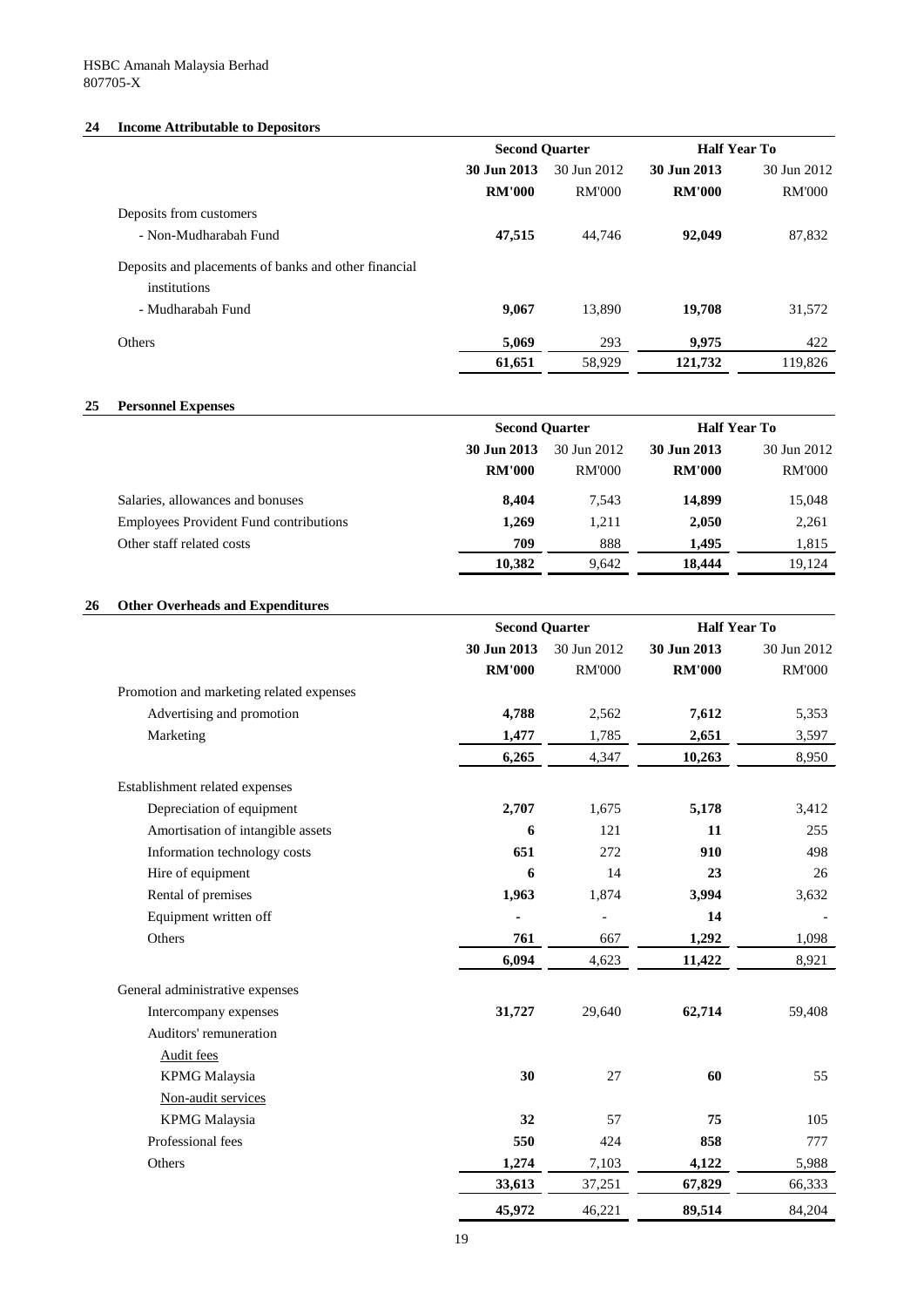### **27 Credit exposure to connected parties**

The credit exposures of the Bank to connected parties, as defined by Bank Negara Malaysia's Guidelines on Credit Transactions and Exposures with Connected Parties' are as follows:

|                                                                      | 30 Jun 2013 | 31 Dec 2012 |
|----------------------------------------------------------------------|-------------|-------------|
| Aggregate value of outstanding credit exposures to connected         |             |             |
| parties (RM'000)                                                     | 167,683     | 130,602     |
| As a percentage of total credit exposures                            | $1.60\%$    | 1.25%       |
| Aggregate value of outstanding credit exposures to connected parties |             |             |
| which is non-performing or in default (RM'000)                       |             |             |
| As a percentage of total credit exposures                            |             |             |

### **28 Capital Adequacy**

|                                                      | 30 Jun 2013   | 31 Dec 2012   |
|------------------------------------------------------|---------------|---------------|
|                                                      | <b>RM'000</b> | <b>RM'000</b> |
|                                                      |               | Restated      |
| Tier 1 capital                                       |               |               |
| Paid-up ordinary share capital                       | 50,000        | 50,000        |
| Share premium                                        | 610,000       | 610,000       |
| Retained profits                                     | 389,677       | 328,085       |
| Other reserves                                       | 48,044        | 51,874        |
| Regulatory adjustments                               | (39, 818)     | (42,072)      |
| <b>Total Common Equity Tier 1 capital</b>            | 1,057,903     | 997,887       |
| Tier 2 capital                                       |               |               |
| Collective impairment allowance (unimpaired portion) | 84,347        | 87,727        |
| Total Tier 2 capital                                 | 84,347        | 87,727        |
| <b>Capital base</b>                                  | 1,142,250     | 1,085,614     |
| <b>Common Equity Tier 1 and Core Capital ratio</b>   | 11.571%       | 10.827%       |
| <b>Risk-Weighted Capital ratio</b>                   | 12.494%       | 11.779%       |

The capital ratios have been computed in accordance with the revised Capital Adequacy Framework for Islamic Banks (CAFIB), with effect from 1 January 2013. The Bank has adopted the Standardised Approach for credit Risk and Market Risk, and the Basic indicator Approach for Operational Risk.

Breakdown of gross risk-weighted assets ('RWA') in the various categories of risk weights:

|                                | 30 Jun 2013      |               | 31 Dec 2012   |               |
|--------------------------------|------------------|---------------|---------------|---------------|
|                                | <b>Principal</b> | Risk-weighted | Principal     | Risk-weighted |
|                                | <b>RM'000</b>    | <b>RM'000</b> | <b>RM'000</b> | <b>RM'000</b> |
| Total RWA for credit risk      | 15,620,023       | 8,229,351     | 14,058,135    | 8,397,856     |
| Total RWA for market risk      | ٠                | 105,313       |               | 72,469        |
| Total RWA for operational risk | $\blacksquare$   | 808,005       |               | 746,473       |
|                                | 15,620,023       | 9,142,669     | 14,058,135    | 9,216,798     |

The comparative capital adequacy ratios and components of capital base have been restated in accordance with the guidelines of the revised CAFIB. Refer to Note 30(iii) for comparative ratios and capital base prior to restatement.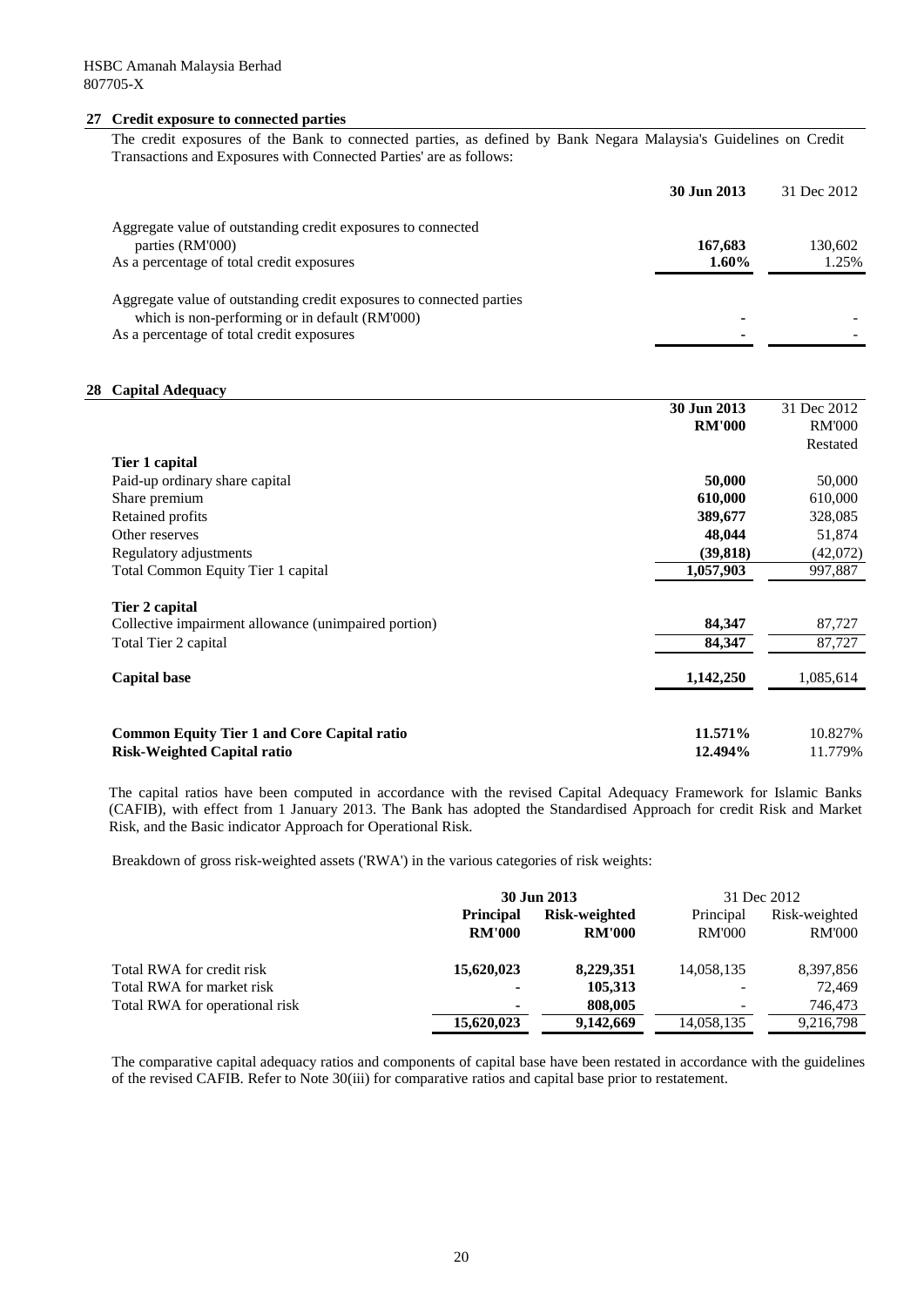### **29 Commitments and Contingencies**

The table below shows the contracts or underlying principal amounts, positive fair value of derivative contracts, credit equivalent amounts and risk weighted amounts of unmatured off-balance sheet transactions as at balance sheet date. The underlying principal amounts indicate the volume of business outstanding and do not represent amounts at risk.

|                                          |                  | <b>Positive fair</b> |               |               |
|------------------------------------------|------------------|----------------------|---------------|---------------|
|                                          |                  | value of             | <b>Credit</b> | <b>Risk</b>   |
|                                          | <b>Principal</b> | derivative           | equivalent    | weighted      |
|                                          | amount           | contracts            | amount *      | amount *      |
| 30 Jun 2013                              | <b>RM'000</b>    | <b>RM'000</b>        | <b>RM'000</b> | <b>RM'000</b> |
| Direct credit substitutes                | 407,812          |                      | 407,812       | 360,079       |
| Transaction-related contingent items     | 680,321          |                      | 340,160       | 278,602       |
| Short-term self-liquidating trade-       |                  |                      |               |               |
| related contingencies                    | 46,151           |                      | 9,230         | 6,823         |
| Irrevocable commitments to extend credit |                  |                      |               |               |
| - Maturity not exceeding one year        | 2,201,862        |                      | 440,372       | 407,795       |
| - Maturity exceeding one year            | 660,552          |                      | 330,276       | 265,349       |
| Unutilised credit card lines             | 987,413          |                      | 197,483       | 148,112       |
| Foreign exchange related contracts       |                  |                      |               |               |
| - Less than one year                     | 273,042          | 4,519                | 10,763        | 7,578         |
| - Over five years                        | 94,815           | 2,019                | 12,448        | 9,841         |
| Profit rate related contracts            |                  |                      |               |               |
| - Less than one year                     | 55,500           | 168                  | 341           | 170           |
| - One year to less than five years       | 1,609,385        | 2,149                | 68,118        | 36,192        |
| - Over five years                        | 821,211          | 23,173               | 43,209        | 28,507        |
| Equity related contracts                 |                  |                      |               |               |
| - Less than one year                     | 1,008,809        | 497                  | 61,026        | 30,030        |
| - One year to less than five years       | 478,635          | 3,253                | 41,948        | 17,213        |
|                                          | 9,325,508        | 35,778               | 1,963,186     | 1,596,291     |

**Note 15**

| 31 Dec 2012                              | Principal<br>amount<br><b>RM'000</b> | Positive fair<br>value of<br>derivative<br>contracts<br><b>RM'000</b> | Credit<br>equivalent<br>amount *<br><b>RM'000</b> | <b>Risk</b><br>weighted<br>amount *<br><b>RM'000</b> |
|------------------------------------------|--------------------------------------|-----------------------------------------------------------------------|---------------------------------------------------|------------------------------------------------------|
| Direct credit substitutes                | 683,648                              |                                                                       | 683,648                                           | 635,259                                              |
| Transaction-related contingent items     | 674,205                              |                                                                       | 337,103                                           | 261,801                                              |
| Short-term self-liquidating trade-       |                                      |                                                                       |                                                   |                                                      |
| related contingencies                    | 17,107                               |                                                                       | 3,421                                             | 2,634                                                |
| Irrevocable commitments to extend credit |                                      |                                                                       |                                                   |                                                      |
| - Maturity not exceeding one year        | 1,645,059                            |                                                                       | 329,012                                           | 302,734                                              |
| - Maturity exceeding one year            | 123,684                              |                                                                       | 61,842                                            | 59,511                                               |
| Unutilised credit card lines             | 1,032,666                            |                                                                       | 206,533                                           | 154,900                                              |
| Foreign exchange related contracts       |                                      |                                                                       |                                                   |                                                      |
| - Less than one year                     | 96,181                               | 497                                                                   | 1,942                                             | 1,287                                                |
| - Over five years                        | 91,770                               | 1,431                                                                 | 11,526                                            | 9,002                                                |
| Profit rate related contracts            |                                      |                                                                       |                                                   |                                                      |
| - Less than one year                     | 10,000                               | 39                                                                    | 64                                                | 32                                                   |
| - One year to less than five years       | 1,479,461                            | 9,241                                                                 | 51,784                                            | 29,087                                               |
| - Over five years                        | 550,000                              | 2,206                                                                 | 29,706                                            | 22,169                                               |
| Equity related contracts                 |                                      |                                                                       |                                                   |                                                      |
| - Less than one year                     | 743,859                              | 604                                                                   | 45,235                                            | 22,349                                               |
| - One year to less than five years       | 520,972                              | 5,214                                                                 | 46,974                                            | 18,989                                               |
|                                          | 7,668,612                            | 19,232                                                                | 1,808,790                                         | 1,519,754                                            |
|                                          |                                      | Note 15                                                               |                                                   |                                                      |

**\*** The credit equivalent and risk weighted amounts are computed using credit conversion factors and risk weighting rules as per Bank Negara Malaysia guidelines. The credit conversion factors and risk weighting rules were based on Basel II Capital Adequacy Framework for Islamic Banks (CAFIB).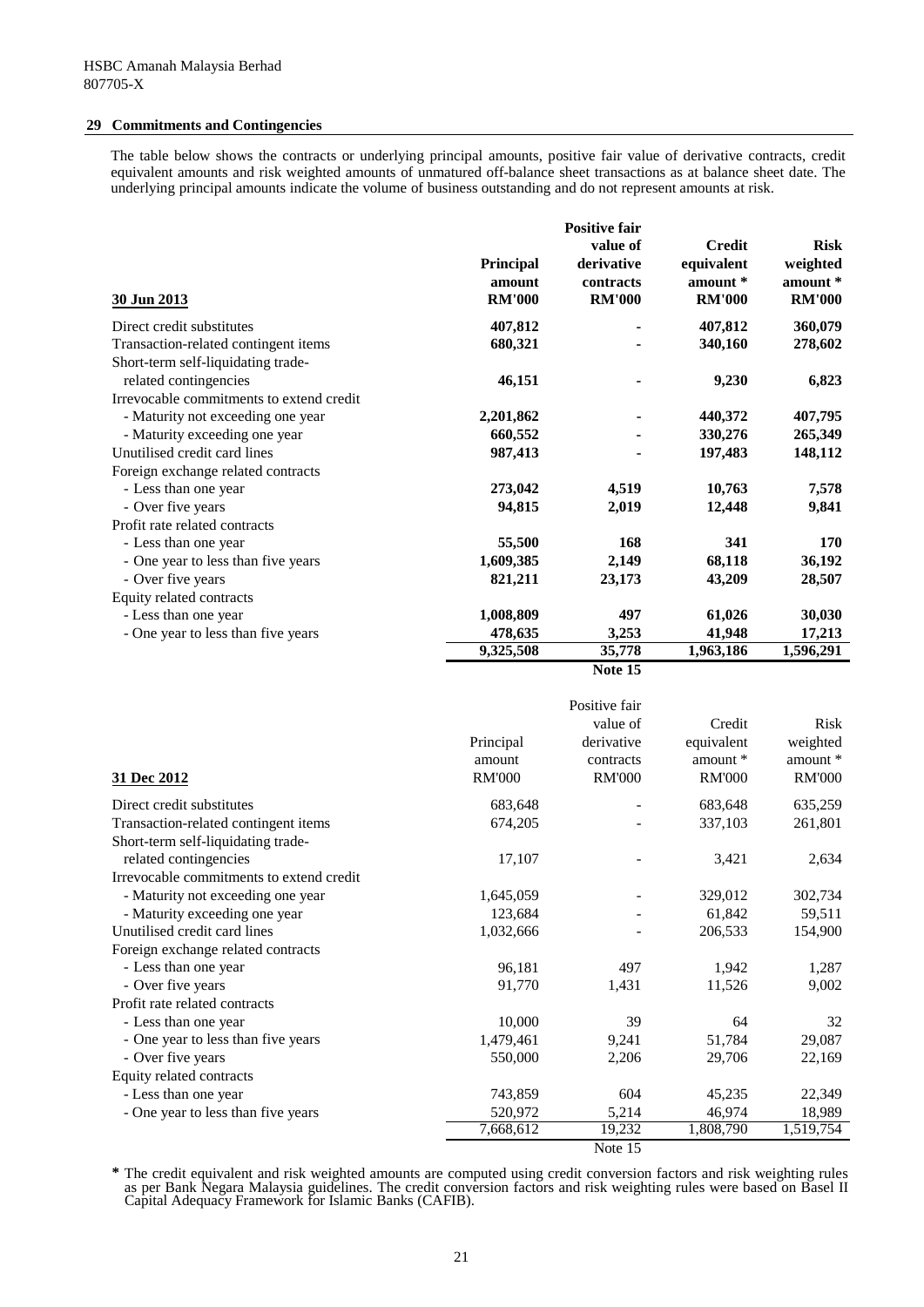## **30 Comparative Figures**

# **Restatement of Comparative Figures**

The presentation and classification of items in the current financial statements are consistent with the previous financial year except for the following:

# (i) Reclassification to conform to current period's presentation

Statement of financial position at 31 December 2012

|                                                      | <b>RM'000</b> | <b>RM'000</b> |
|------------------------------------------------------|---------------|---------------|
|                                                      | As restated   | As previously |
|                                                      |               | stated        |
| <b>Financing and advances</b>                        |               |               |
| <u>By sector</u>                                     |               |               |
| Agriculture, hunting, forestry $&$ fishing           | 562,445       | 542,637       |
| Mining and quarrying                                 | 151,227       | 151,227       |
| Manufacturing                                        | 1,162,846     | 1,253,426     |
| Electricity, gas and water                           | 100,845       | 100,845       |
| Construction                                         | 266,430       | 255,241       |
| Real estate                                          | 558,642       | 529,295       |
| Wholesale $\&$ retail trade, restaurants $\&$ hotels | 605,763       | 614,146       |
| Transport, storage and communication                 | 305,380       | 284,958       |
| Finance, takaful and business services               | 234,389       | 229,244       |
| Household - Retail                                   | 4,356,938     | 4,356,938     |
| Others                                               | 354,206       | 341,154       |
|                                                      | 8,659,111     | 8,659,111     |

Statement of profit or loss and other comprehensive income for the financial period ended 30 June 2012

|                                                                                                               | <b>Second Quarter</b>        |                                          | Half Year To                 |                                          |
|---------------------------------------------------------------------------------------------------------------|------------------------------|------------------------------------------|------------------------------|------------------------------------------|
|                                                                                                               | <b>RM'000</b><br>As restated | <b>RM'000</b><br>As previously<br>stated | <b>RM'000</b><br>As restated | <b>RM'000</b><br>As previously<br>stated |
| a) Income Derived from Investment of Depositors'                                                              |                              |                                          |                              |                                          |
| <b>Funds and Others</b>                                                                                       | 147,530                      | 148,342                                  | 305,355                      | 305,090                                  |
| (of which the affected components are disclosed below) :<br>Income derived from investment of general<br>(i)  |                              |                                          |                              |                                          |
| investment deposits                                                                                           |                              |                                          |                              |                                          |
| Finance income and hibah:                                                                                     |                              |                                          |                              |                                          |
| Financing and advances                                                                                        |                              |                                          |                              |                                          |
| - Profit earned other than recoveries from                                                                    |                              |                                          |                              |                                          |
| impaired financing                                                                                            | 95,618                       | 98,260                                   | 187,866                      | 191,779                                  |
| - Recoveries from impaired financing                                                                          | 2,893                        | 58                                       | 4,915                        | 163                                      |
| Financial investments available-for-sale                                                                      | 3,098                        | 3,088                                    | 4,380                        | 4,361                                    |
| Money at call and deposit with financial institutions                                                         | 8,811                        | 8,799                                    | 19,598                       | 19,512                                   |
|                                                                                                               | 110,420                      | 110,205                                  | 216,759                      | 215,815                                  |
| (ii) Income derived from investment of specific<br>investment deposits                                        |                              |                                          |                              |                                          |
| Other operating income                                                                                        | 9,577                        | 9,785                                    | 30,420                       | 30,420                                   |
| Fees and commission                                                                                           | 550                          | 758                                      | 1,169                        | 1,169                                    |
| (iii) Income derived from investment of other deposits<br>Finance income and hibah:<br>Financing and advances |                              |                                          |                              |                                          |
| - Profit earned other than recoveries from                                                                    |                              |                                          |                              |                                          |
| impaired financing                                                                                            | 16,196                       | 17,415                                   | 34,078                       | 35,544                                   |
| - Recoveries from impaired financing                                                                          | 500                          | 10                                       | 892                          | 30                                       |
| Financial investments available-for-sale                                                                      | 546                          | 561                                      | 794                          | 808                                      |
| Money at call and deposit with financial institutions                                                         | 1,464                        | 1,539                                    | 3,555                        | 3,616                                    |
|                                                                                                               | 18,706                       | 19,525                                   | 39,319                       | 39,998                                   |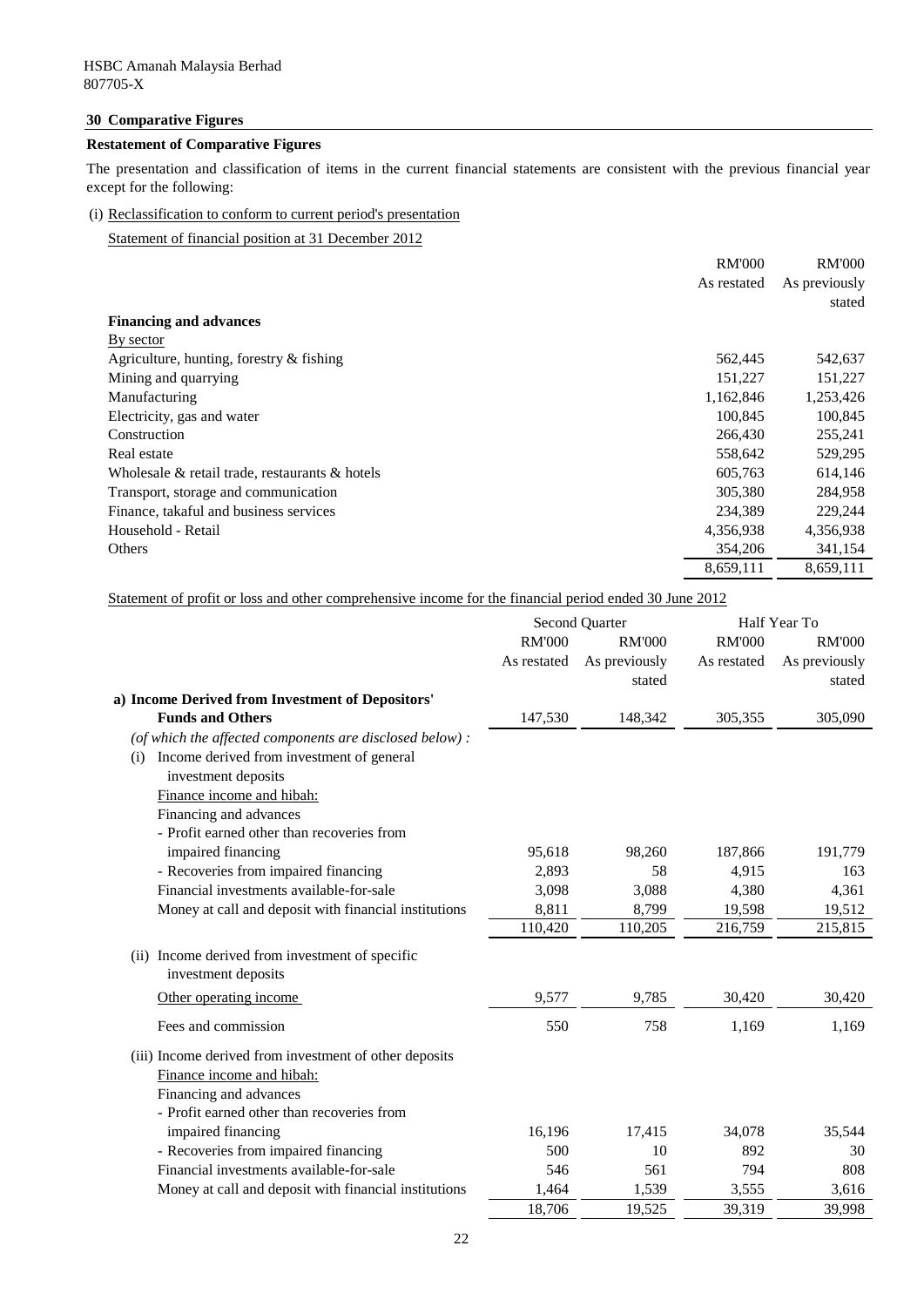# **30 Comparative Figures (Cont'd)**

### **Restatement of Comparative Figures (Cont'd)**

(i) Reclassification to conform to current period's presentation (Cont'd)

|                                                                    | <b>Second Quarter</b>        |                                          | Half Year To                 |                                          |
|--------------------------------------------------------------------|------------------------------|------------------------------------------|------------------------------|------------------------------------------|
|                                                                    | <b>RM'000</b><br>As restated | <b>RM'000</b><br>As previously<br>stated | <b>RM'000</b><br>As restated | <b>RM'000</b><br>As previously<br>stated |
| b) Income Derived from Investment of<br><b>Shareholder's Funds</b> | 32,550                       | 31,739                                   | 59,179                       | 59,444                                   |
| (of which the affected components are disclosed below):            |                              |                                          |                              |                                          |
| Finance income:                                                    |                              |                                          |                              |                                          |
| Financing and advances                                             |                              |                                          |                              |                                          |
| - Profit earned other than recoveries from                         |                              |                                          |                              |                                          |
| impaired financing                                                 | 8,904                        | 8,647                                    | 20,197                       | 20,943                                   |
| - Recoveries from impaired financing                               | 281                          | $\overline{4}$                           | 528                          | 18                                       |
| Financial investments available-for-sale                           | 314                          | 309                                      | 471                          | 476                                      |
| Money at call and deposit with financial                           |                              |                                          |                              |                                          |
| institutions                                                       | 786                          | 722                                      | 2,107                        | 2,131                                    |
|                                                                    | 10,285                       | 9,682                                    | 23,303                       | 23,568                                   |
| Other operating income                                             |                              |                                          |                              |                                          |
| Fees and commission                                                | 18,373                       | 18,165                                   | 31,228                       | 31,228                                   |
| c) Other Overheads and Expenditures                                | 46,221                       | 46,221                                   | 84,204                       | 84,204                                   |
| (of which the affected components are disclosed below):            |                              |                                          |                              |                                          |
| Promotion and marketing related expenses                           | 4,347                        | 4,347                                    | 8,950                        | 8,950                                    |
| Advertising and promotion                                          | 2,562                        | 3,494                                    | 5,353                        | 5,353                                    |
| Marketing                                                          | 1,785                        | 853                                      | 3,597                        | 3,597                                    |
| General administrative expenses                                    | 37,251                       | 37,251                                   | 66,333                       | 66,333                                   |
| Intercompany expenses                                              | 29,640                       | 27,603                                   | 59,408                       | 53,258                                   |
| Auditors' remuneration                                             |                              |                                          |                              |                                          |
| Audit fees                                                         |                              |                                          |                              |                                          |
| <b>KPMG</b> Malaysia<br>Non-audit services                         | 27                           | 42                                       | 55                           | 85                                       |
| <b>KPMG</b> Malaysia                                               | 57                           | 42                                       | 105                          | 75                                       |
| Others                                                             | 7,103                        | 9,140                                    | 5,988                        | 12,138                                   |
|                                                                    |                              |                                          |                              |                                          |

(ii) Restatement upon revision of collective impairment provision model used

(Regulatory Reserve Provision being replaced with revised Collective Impairment Provision model)

Statement of profit or loss and other comprehensive income for the financial period ended 30 June 2012

|                                   | <b>Second Quarter</b> |               | Half Year To             |               |
|-----------------------------------|-----------------------|---------------|--------------------------|---------------|
|                                   | <b>RM'000</b>         | <b>RM'000</b> | <b>RM'000</b>            | <b>RM'000</b> |
|                                   | As restated           | As previously | As restated              | As previously |
|                                   |                       | stated        |                          | stated        |
| a) Impairment Losses on Financing | 30,509                | 36,290        | 69,314                   | 61,465        |
| Impairment charges on financing:  |                       |               |                          |               |
| Collective impairment             |                       |               |                          |               |
| - Provided                        | 38,961                | 28,346        | 87,402                   | 56,585        |
| - Written back                    | (6,077)               | (318)         | (10,983)                 | (1,938)       |
| Regulatory reserve                |                       |               |                          |               |
| - Provided                        |                       | 10,637        | $\overline{\phantom{0}}$ | 13,923        |
| b) Income tax expense             | (5,563)               | (4,980)       | (14,956)                 | (17, 725)     |